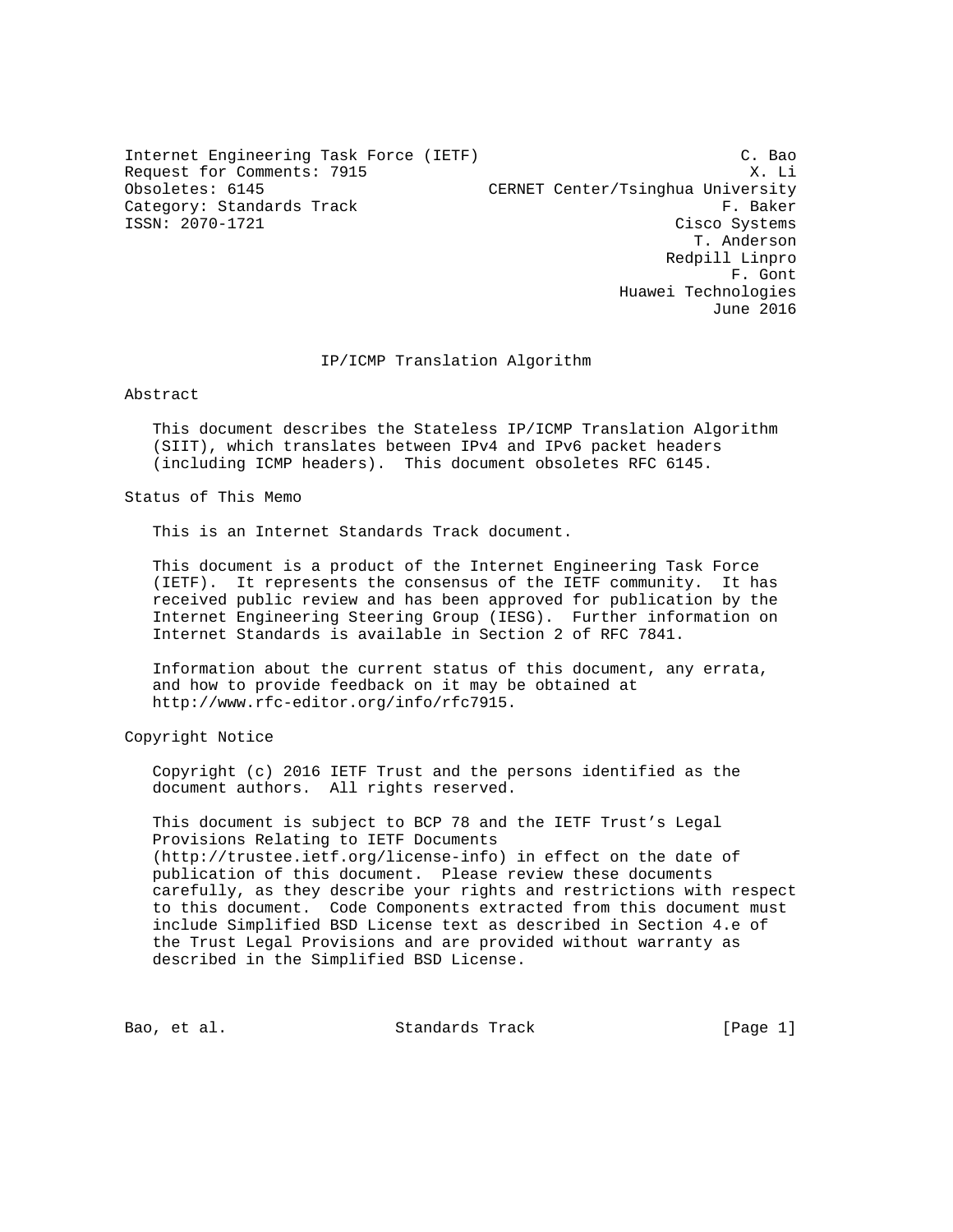# Table of Contents

| Introduction and Motivation<br>$1$ .                                                                                                                                                                                                                |  |  |  | 3              |
|-----------------------------------------------------------------------------------------------------------------------------------------------------------------------------------------------------------------------------------------------------|--|--|--|----------------|
| IPv4-IPv6 Translation Model<br>1.1.                                                                                                                                                                                                                 |  |  |  | $\overline{3}$ |
| Applicability and Limitations<br>1.2.                                                                                                                                                                                                               |  |  |  | $\overline{3}$ |
| Stateless vs. Stateful Mode<br>1.3.                                                                                                                                                                                                                 |  |  |  | $\overline{4}$ |
| Path MTU Discovery and Fragmentation<br>1.4.                                                                                                                                                                                                        |  |  |  | 5              |
| 2.                                                                                                                                                                                                                                                  |  |  |  | 5              |
| 3 <sup>1</sup>                                                                                                                                                                                                                                      |  |  |  | 5              |
| Translating from IPv4 to IPv6<br>4.                                                                                                                                                                                                                 |  |  |  | $\overline{6}$ |
| Translating IPv4 Headers into IPv6 Headers<br>4.1.                                                                                                                                                                                                  |  |  |  | $\overline{7}$ |
| Translating ICMPv4 Headers into ICMPv6 Headers<br>4.2.                                                                                                                                                                                              |  |  |  | 9              |
| Translating ICMPv4 Error Messages into ICMPv6<br>4.3.                                                                                                                                                                                               |  |  |  | 13             |
| Generation of ICMPv4 Error Message<br>4.4.                                                                                                                                                                                                          |  |  |  | 14             |
| Transport-Layer Header Translation<br>4.5.                                                                                                                                                                                                          |  |  |  | 14             |
| Knowing When to Translate<br>4.6.                                                                                                                                                                                                                   |  |  |  | 15             |
| 5. Translating from IPv6 to IPv4                                                                                                                                                                                                                    |  |  |  | 15             |
| Translating IPv6 Headers into IPv4 Headers<br>5.1.                                                                                                                                                                                                  |  |  |  | 17             |
| IPv6 Fragment Processing<br>5.1.1.                                                                                                                                                                                                                  |  |  |  | 19             |
| Translating ICMPv6 Headers into ICMPv4 Headers<br>5.2.                                                                                                                                                                                              |  |  |  | 19             |
| Translating ICMPv6 Error Messages into ICMPv4<br>5.3.                                                                                                                                                                                               |  |  |  | 22             |
| Generation of ICMPv6 Error Messages<br>5.4.                                                                                                                                                                                                         |  |  |  | 23             |
| Transport-Layer Header Translation<br>5.5.                                                                                                                                                                                                          |  |  |  | 23             |
| Knowing When to Translate<br>5.6.                                                                                                                                                                                                                   |  |  |  | 24             |
| რ.                                                                                                                                                                                                                                                  |  |  |  | 24             |
| Special Considerations for ICMPv6 Packet Too Big<br>7.                                                                                                                                                                                              |  |  |  | 24             |
| 8.                                                                                                                                                                                                                                                  |  |  |  | 24             |
| 9.                                                                                                                                                                                                                                                  |  |  |  | 25             |
| 9.1. Normative References                                                                                                                                                                                                                           |  |  |  | 25             |
| 9.2.<br>Informative References                                                                                                                                                                                                                      |  |  |  | 27             |
| Stateless Translation Workflow Example<br>Appendix A.                                                                                                                                                                                               |  |  |  | 30             |
| A.1. H6 Establishes Communication with H4                                                                                                                                                                                                           |  |  |  | 30             |
| H4 Establishes Communication with H6<br>A.2.                                                                                                                                                                                                        |  |  |  | 32             |
| Acknowledgements<br><u>. A car a car a car a car a car a car a car a car a car a car a c</u>                                                                                                                                                        |  |  |  | 33             |
| Authors' Addresses<br>a constitution of the constitution of the constitution of the constitution of the constitution of the constitution of the constitution of the constitution of the constitution of the constitution of the constitution of the |  |  |  | 33             |

Bao, et al. Standards Track [Page 2]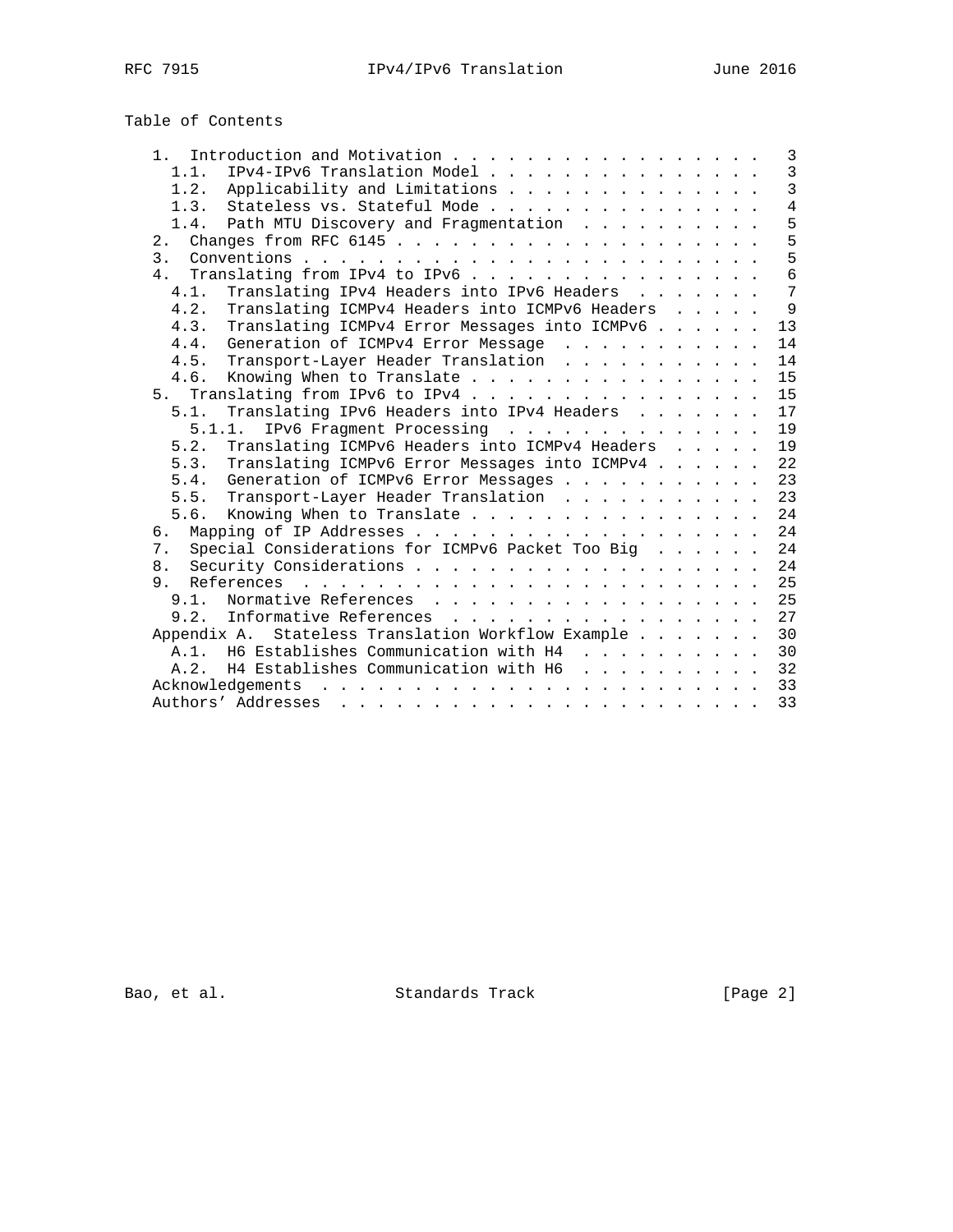- 
- 1. Introduction and Motivation

This document obsoletes [RFC6145].

 Readers of this document are expected to have read and understood the framework described in [RFC6144]. Implementations of this IPv4/IPv6 translation specification MUST support one or more address mapping algorithms, which are defined in Section 6.

1.1. IPv4-IPv6 Translation Model

 The translation model consists of two or more network domains connected by one or more IP/ICMP translators (XLATs) as shown in Figure 1.



Figure 1: IPv4-IPv6 Translation Model

The scenarios of the translation model are discussed in [RFC6144].

# 1.2. Applicability and Limitations

 This document specifies the translation algorithms between IPv4 packets and IPv6 packets.

 As with [RFC6145], the translating function specified in this document does not translate any IPv4 options, and it does not translate IPv6 extension headers except the Fragment Header.

 The issues and algorithms in the translation of datagrams containing TCP segments are described in [RFC5382].

 Fragmented IPv4 UDP packets that do not contain a UDP checksum (i.e., the UDP checksum field is zero) are not of significant use on the Internet, and in general will not be translated by the IP/ICMP translator (Section 4.5). However, when the translator is configured to forward the packet without a UDP checksum, the fragmented IPv4 UDP packets will be translated.

Bao, et al. Standards Track [Page 3]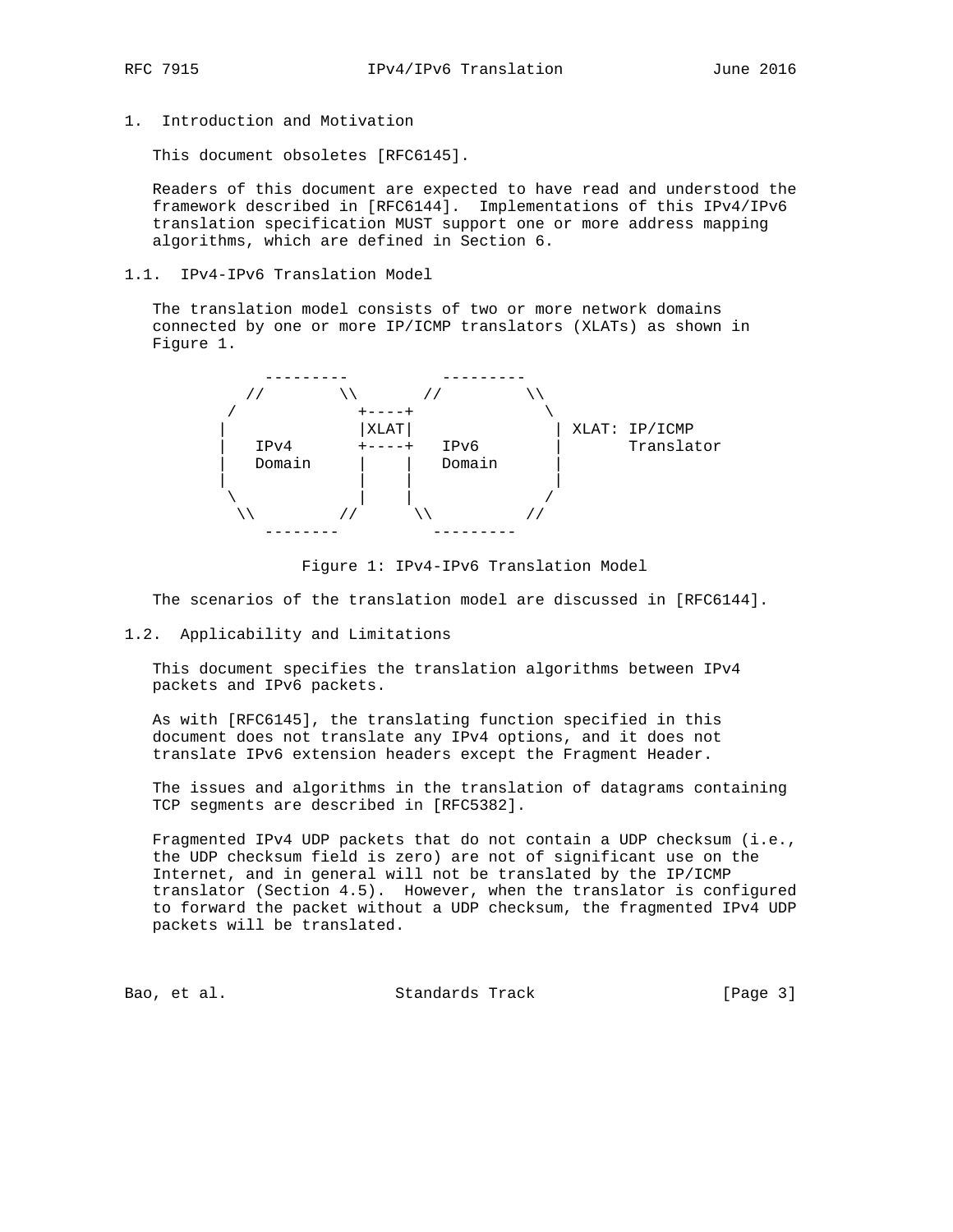Fragmented ICMP/ICMPv6 packets will not be translated by IP/ICMP translators.

 The IP/ICMP header translation specified in this document is consistent with requirements of multicast IP/ICMP headers. However, IPv4 multicast addresses [RFC5771] cannot be mapped to IPv6 multicast addresses [RFC3307] based on the unicast mapping rule [RFC6052]. An example of experiments of the multicast address mapping can be found in [RFC6219].

# 1.3. Stateless vs. Stateful Mode

 An IP/ICMP translator has two possible modes of operation: stateless and stateful [RFC6144]. In both cases, we assume that a system (a node or an application) that has an IPv4 address but not an IPv6 address is communicating with a system that has an IPv6 address but no IPv4 address, or that the two systems do not have contiguous routing connectivity, or they might have contiguous routing connectivity but are interacting via masking addresses (i.e., hairpinning) [RFC4787], and hence are forced to have their communications translated.

 In the stateless mode, an IP/ICMP translator will convert IPv4 addresses to IPv6 and vice versa solely based on the configuration of the stateless IP/ICMP translator and information contained within the packet being translated. For example, for the default behavior defined in [RFC6052], a specific IPv6 address range will represent IPv4 systems (IPv4-converted addresses), and the IPv6 systems have addresses (IPv4-translatable addresses) that can be algorithmically mapped to a subset of the service provider's IPv4 addresses. Other stateless translation algorithms are defined in Section 6. The stateless translator does not keep any dynamic session or binding state, thus there is no requirement that the packets in a single session or flow traverse a single translator.

 In the stateful mode, a specific IPv6 address range (consisting of IPv4-converted IPv6 addresses) will typically represent IPv4 systems. The IPv6 nodes may use any IPv6 addresses [RFC4291] except in that range. A stateful IP/ICMP translator continuously maintains a dynamic translation table containing bindings between the IPv4 and IPv6 addresses, and likely also the Layer-4 identifiers, that are used in the translated packets. The exact address translations of any given packet thus become dependent on how packets belonging to the same session or flow have been translated. For this reason, stateful translation generally requires that all packets belonging to a single flow must traverse the same translator.

Bao, et al. Standards Track [Page 4]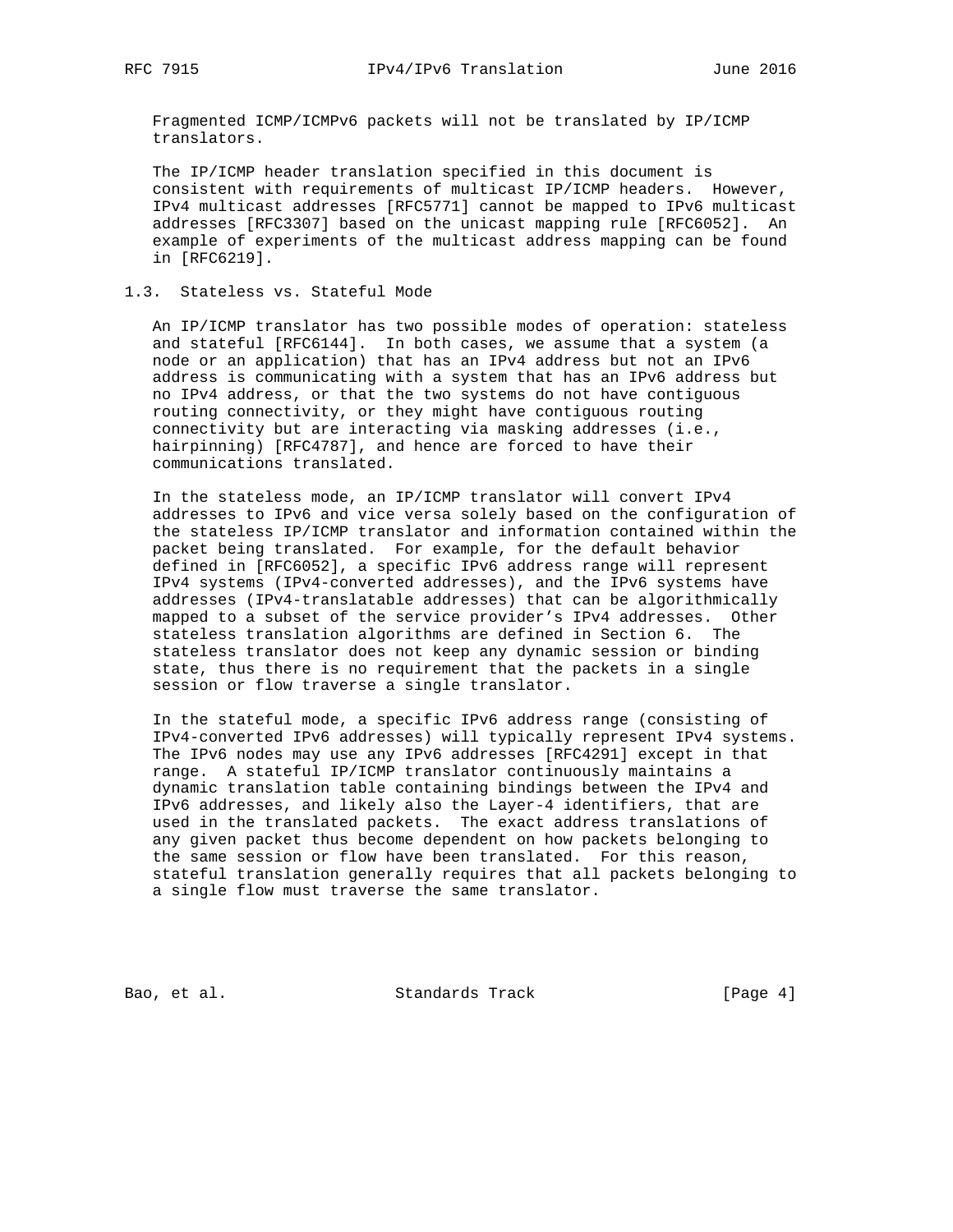In order to be able to successfully translate a packet from IPv4 to IPv6 or vice versa, the translator must implement an address mapping algorithm. This document does not specify any such algorithms, instead these are referenced from Section 6.

1.4. Path MTU Discovery and Fragmentation

 Due to the different sizes of the IPv4 and IPv6 header, which are 20+ octets and 40 octets respectively, handling the maximum packet size is critical for the operation of the IPv4/IPv6 translator. There are three mechanisms to handle this issue: path MTU discovery (PMTUD), fragmentation, and transport-layer negotiation such as the TCP Maximum Segment Size (MSS) option [RFC6691]. Note that the translator MUST behave as a router, i.e., the translator MUST send a Packet Too Big error message or fragment the packet when the packet size exceeds the MTU of the next-hop interface.

 Don't Fragment, ICMP Packet Too Big, and packet fragmentation are discussed in Sections 4 and 5 of this document. The reassembling of fragmented packets in the stateful translator is discussed in [RFC6146], since it requires state maintenance in the translator.

2. Changes from RFC 6145

The changes from RFC 6145 are the following:

- 1. Inserted the notes about IPv6 extension header handling: [Err3059], [Err3060], [Err3061], and [Err4090].
- 2. Deprecated the algorithm that generates the IPv6 atomic fragments, as a result of the analysis in [ATOMIC] and the specification in [IPv6].
- 3. Inserted the notes for stateless source address mapping for ICMPv6 packets [RFC6791].
- 4. Supported new address mapping algorithms and moved the discussion of these algorithms to Section 6.

# 3. Conventions

 The key words "MUST", "MUST NOT", "REQUIRED", "SHALL", "SHALL NOT", "SHOULD", "SHOULD NOT", "RECOMMENDED", "MAY", and "OPTIONAL" in this document are to be interpreted as described in [RFC2119].

Bao, et al. Standards Track [Page 5]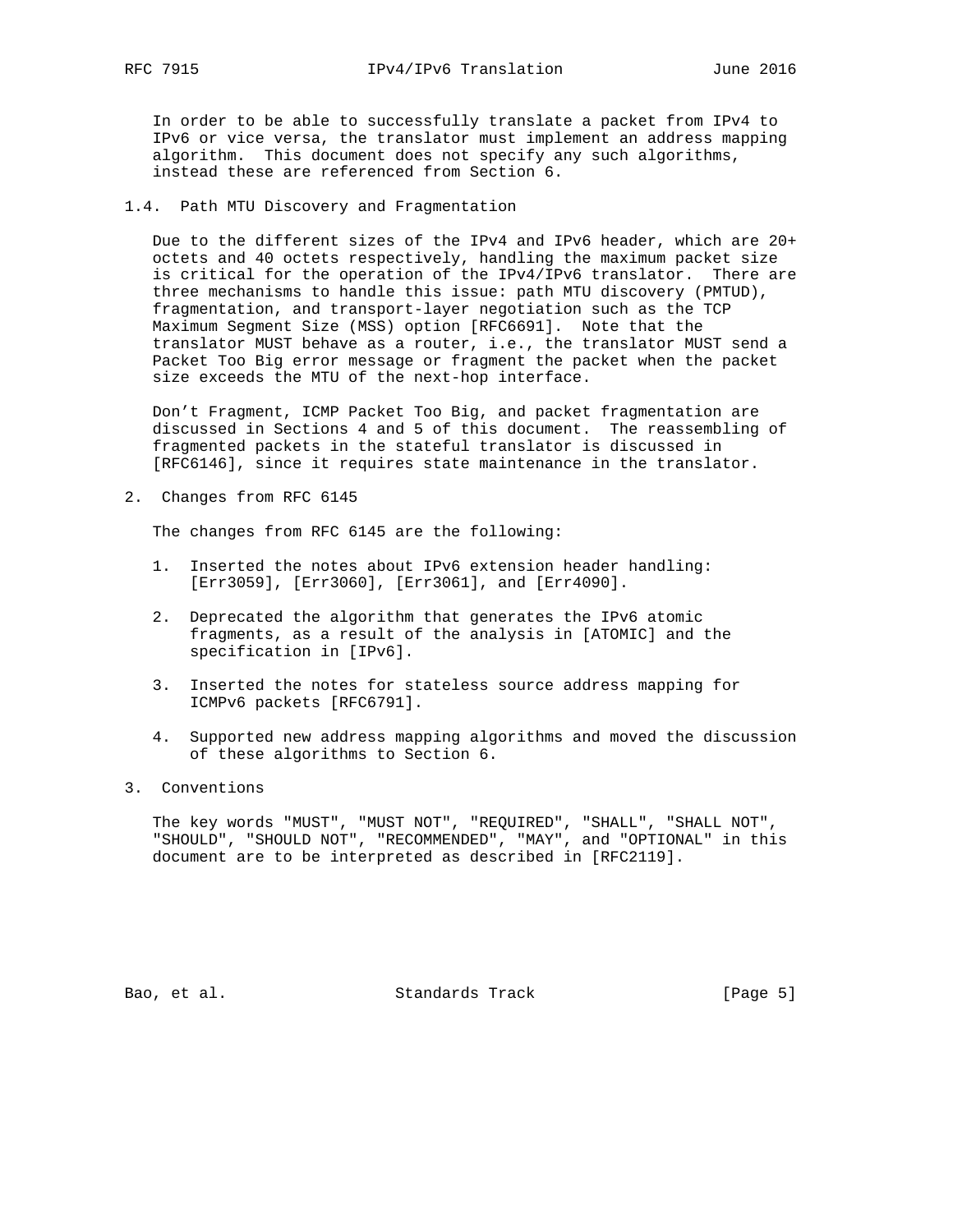## 4. Translating from IPv4 to IPv6

 When an IP/ICMP translator receives an IPv4 datagram addressed to a destination towards the IPv6 domain, it translates the IPv4 header of that packet into an IPv6 header. The original IPv4 header on the packet is removed and replaced by an IPv6 header, and the transport checksum is updated as needed, if that transport is supported by the translator. The data portion of the packet is left unchanged. The IP/ICMP translator then forwards the packet based on the IPv6 destination address.



Figure 2: IPv4-to-IPv6 Translation

 Path MTU discovery is mandatory in IPv6, but it is optional in IPv4. IPv6 routers never fragment a packet -- only the sender can do fragmentation.

 When an IPv4 node performs path MTU discovery (by setting the Don't Fragment (DF) bit in the header), path MTU discovery can operate end to-end, i.e., across the translator. In this case, either IPv4 or IPv6 routers (including the translator) might send back ICMP Packet Too Big messages to the sender. When the IPv6 routers send these ICMPv6 errors, they will pass through a translator that will translate the ICMPv6 error to a form that the IPv4 sender can understand. As a result, an IPv6 Fragment Header is only included if the IPv4 packet is already fragmented.

 However, when the IPv4 sender does not set the DF bit, the translator MUST ensure that the packet does not exceed the path MTU on the IPv6 side. This is done by fragmenting the IPv4 packet (with Fragment Headers) so that it fits in 1280-byte IPv6 packets, since that is the

Bao, et al. Standards Track [Page 6]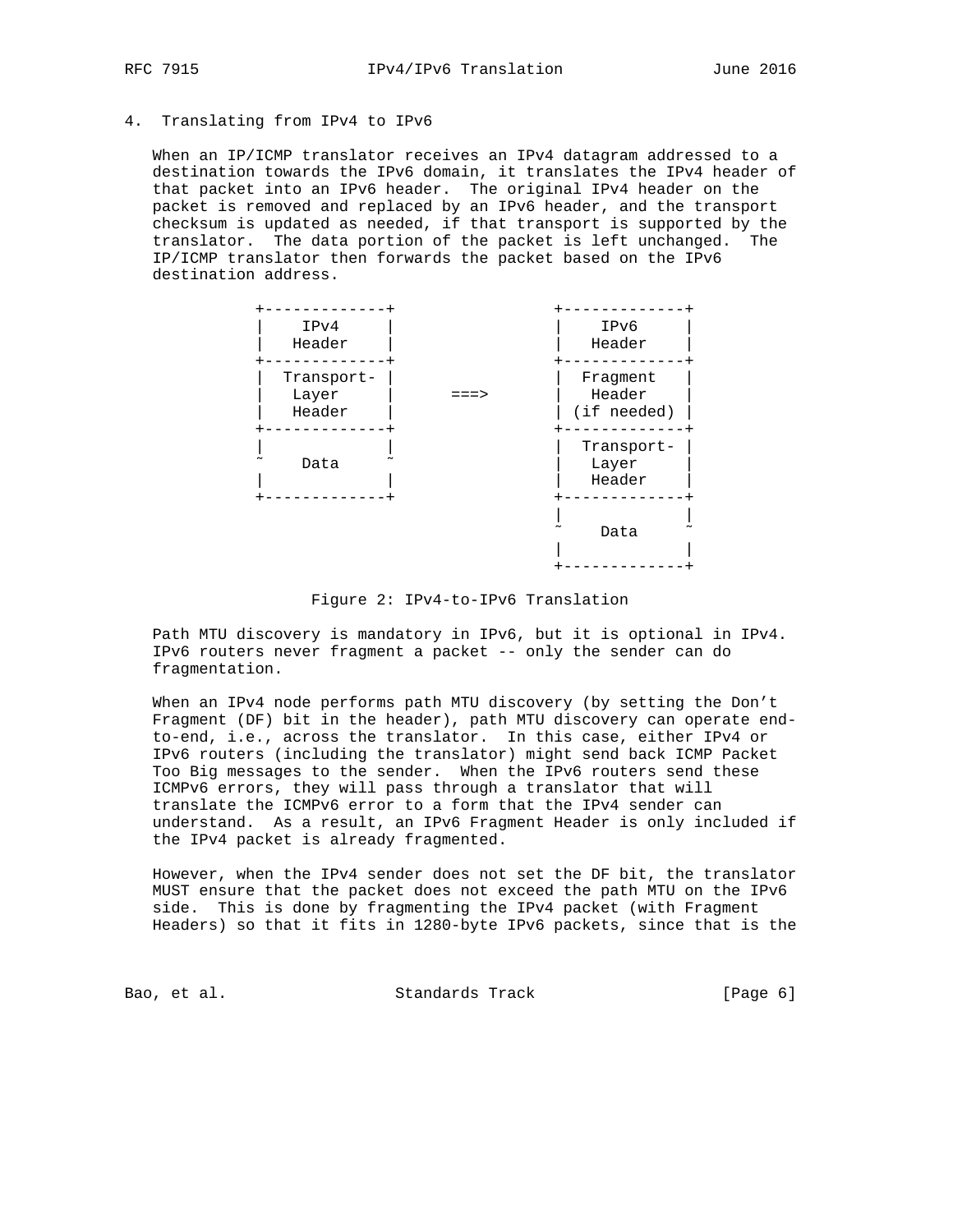minimum IPv6 MTU. The IPv6 Fragment Header has been shown to cause operational difficulties in practice due to limited firewall fragmentation support, etc. In an environment where the network owned/operated by the same entity that owns/operates the translator, the translator MUST provide a configuration function for the network administrator to adjust the threshold of the minimum IPv6 MTU to a value that reflects the real value of the minimum IPv6 MTU in the network (greater than 1280 bytes). This will help reduce the chance of including the Fragment Header in the packets.

 When the IPv4 sender does not set the DF bit, the translator MUST NOT include the Fragment Header for the non-fragmented IPv6 packets.

 The rules in Section 4.1 ensure that when packets are fragmented, either by the sender or by IPv4 routers, the low-order 16 bits of the fragment identification are carried end-to-end, ensuring that packets are correctly reassembled.

 Other than the special rules for handling fragments and path MTU discovery, the actual translation of the packet header consists of a simple translation as defined below. Note that ICMPv4 packets require special handling in order to translate the content of ICMPv4 error messages and also to add the ICMPv6 pseudo-header checksum.

 The translator SHOULD make sure that the packets belonging to the same flow leave the translator in the same order in which they arrived.

#### 4.1. Translating IPv4 Headers into IPv6 Headers

 If the DF flag is not set and the IPv4 packet will result in an IPv6 packet larger than a user-defined length (hereinafter referred to as "lowest-ipv6-mtu", and which defaults to 1280 bytes), the packet SHOULD be fragmented so that the resulting IPv6 packet (with Fragment Header added to each fragment) will be less than or equal to lowest ipv6-mtu, For example, if the packet is fragmented prior to the translation, the IPv4 packets should be fragmented so that their length, excluding the IPv4 header, is at most 1232 bytes (1280 minus 40 for the IPv6 header and 8 for the Fragment Header). The translator MUST provide a configuration function for the network administrator to adjust the threshold of the minimum IPv6 MTU to a value greater than 1280 bytes if the real value of the minimum IPv6 MTU in the network is known to the administrator. The resulting fragments are then translated independently using the logic described below.

Bao, et al. Standards Track [Page 7]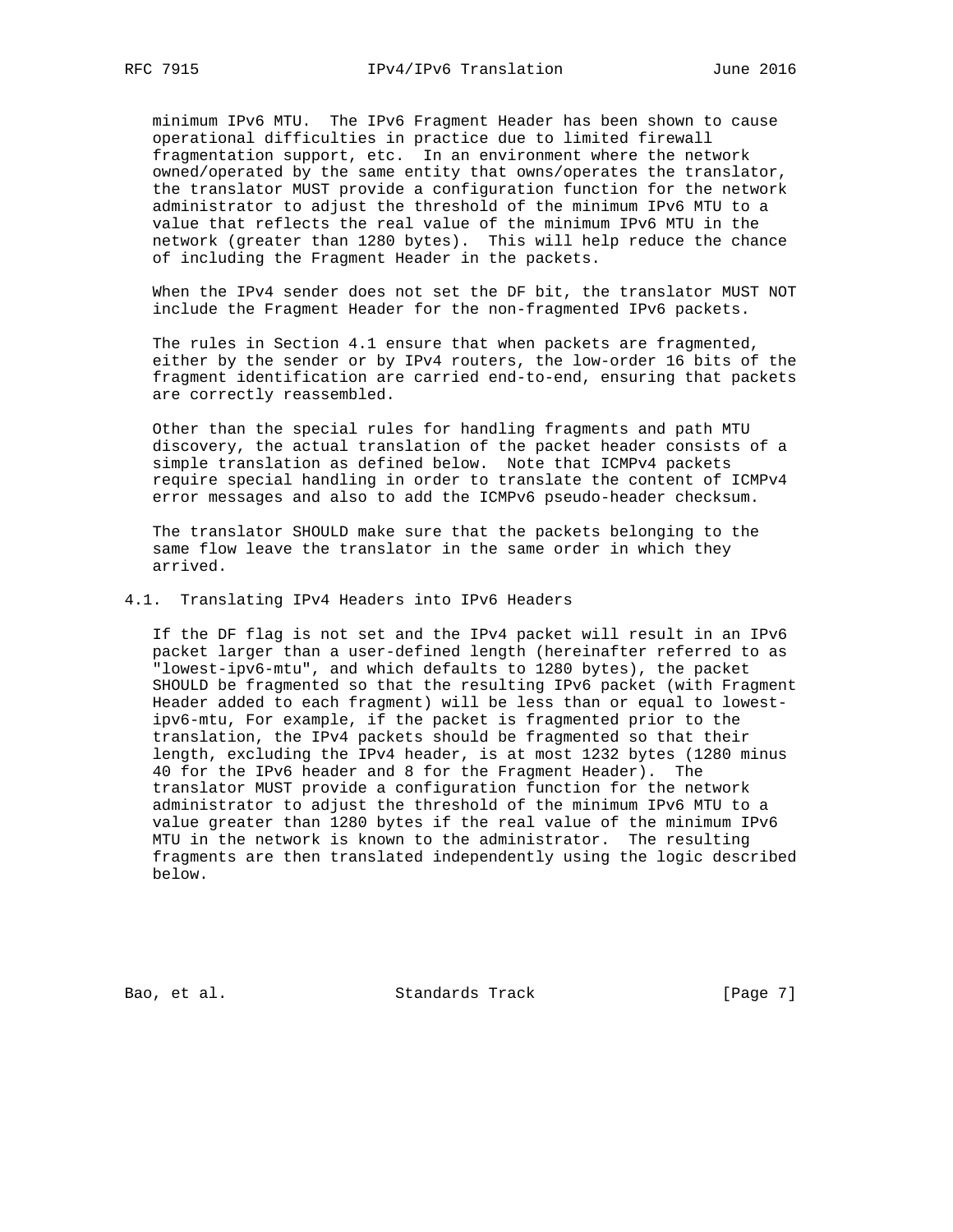If the DF bit is set and the MTU of the next-hop interface is less than the total length value of the IPv4 packet plus 20, the translator MUST send an ICMPv4 "Fragmentation Needed" error message to the IPv4 source address.

The IPv6 header fields are set as follows:

Version: 6

 Traffic Class: By default, copied from the IP Type Of Service (TOS) octet. According to [RFC2474], the semantics of the bits are identical in IPv4 and IPv6. However, in some IPv4 environments these fields might be used with the old semantics of "Type Of Service and Precedence". An implementation of a translator SHOULD support an administratively configurable option to ignore the IPv4 TOS and always set the IPv6 traffic class (TC) to zero. In addition, if the translator is at an administrative boundary, the filtering and update considerations of [RFC2475] may be applicable.

Flow Label: 0 (all zero bits)

- Payload Length: Total length value from the IPv4 header, minus the size of the IPv4 header and IPv4 options, if present.
- Next Header: For ICMPv4 (1), it is changed to ICMPv6 (58); otherwise, the protocol field MUST be copied from the IPv4 header.
- Hop Limit: The hop limit is derived from the TTL value in the IPv4 header. Since the translator is a router, as part of forwarding the packet it needs to decrement either the IPv4 TTL (before the translation) or the IPv6 Hop Limit (after the translation). As part of decrementing the TTL or Hop Limit, the translator (as any router) MUST check for zero and send the ICMPv4 "TTL Exceeded" or ICMPv6 "Hop Limit Exceeded" error.
- Source Address: Mapped to an IPv6 address based on the algorithms presented in Section 6.

 If the translator gets an illegal source address (e.g., 0.0.0.0, 127.0.0.1, etc.), the translator SHOULD silently discard the packet (as discussed in Section 5.3.7 of [RFC1812]). Note when translating ICMPv4 Error Messages into ICMPv6, the "illegal" source address will be translated for the purpose of trouble shooting.

 Destination Address: Mapped to an IPv6 address based on the algorithms presented in Section 6.

Bao, et al. Standards Track [Page 8]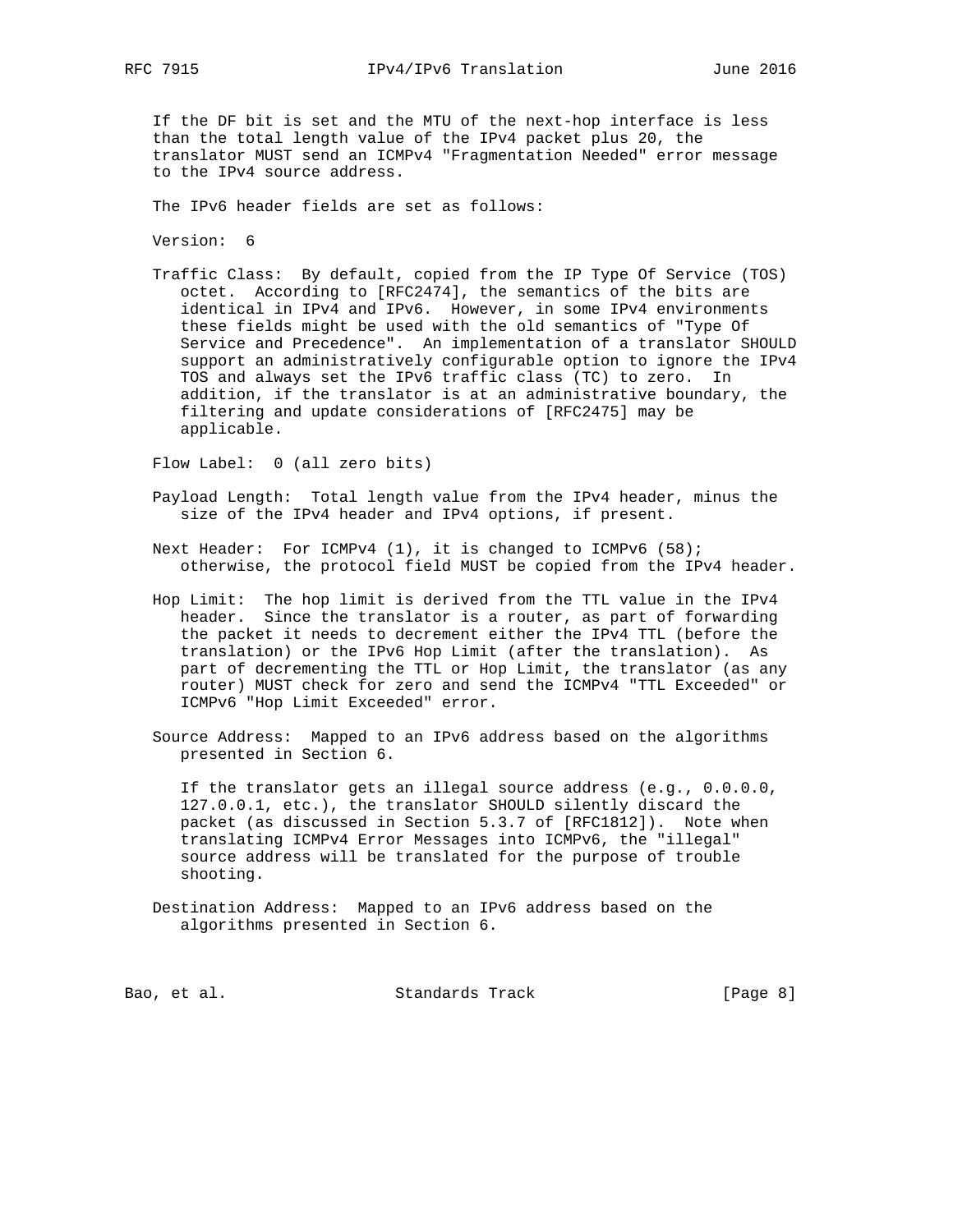If any IPv4 options are present in the IPv4 packet, they MUST be ignored and the packet translated normally; there is no attempt to translate the options. However, if an unexpired source route option is present, then the packet MUST instead be discarded, and an ICMPv4 "Destination Unreachable, Source Route Failed" (Type 3, Code 5) error message SHOULD be returned to the sender.

 If there is a need to add a Fragment Header (the packet is a fragment or the DF bit is not set and the packet size is greater than the minimum IPv6 MTU in the network set by the translator configuration function), the header fields are set as above with the following exceptions:

IPv6 fields:

 Payload Length: Total length value from the IPv4 header, plus 8 for the Fragment Header, minus the size of the IPv4 header and IPv4 options, if present.

Next Header: Fragment Header (44).

Fragment Header fields:

- Next Header: For ICMPv4 (1), it is changed to ICMPv6 (58); otherwise, the protocol field MUST be copied from the IPv4 header.
- Fragment Offset: Fragment Offset copied from the IPv4 header.
- M flag: More Fragments bit copied from the IPv4 header.
- Identification: The low-order 16 bits copied from the Identification field in the IPv4 header. The high-order 16 bits set to zero.
- 4.2. Translating ICMPv4 Headers into ICMPv6 Headers

 All ICMPv4 messages that are to be translated require that the ICMPv6 checksum field be calculated as part of the translation since ICMPv6, unlike ICMPv4, has a pseudo-header checksum just like UDP and TCP.

 In addition, all ICMPv4 packets MUST have the Type translated and, for ICMPv4 error messages, the included IP header also MUST be translated.

Bao, et al. Standards Track [Page 9]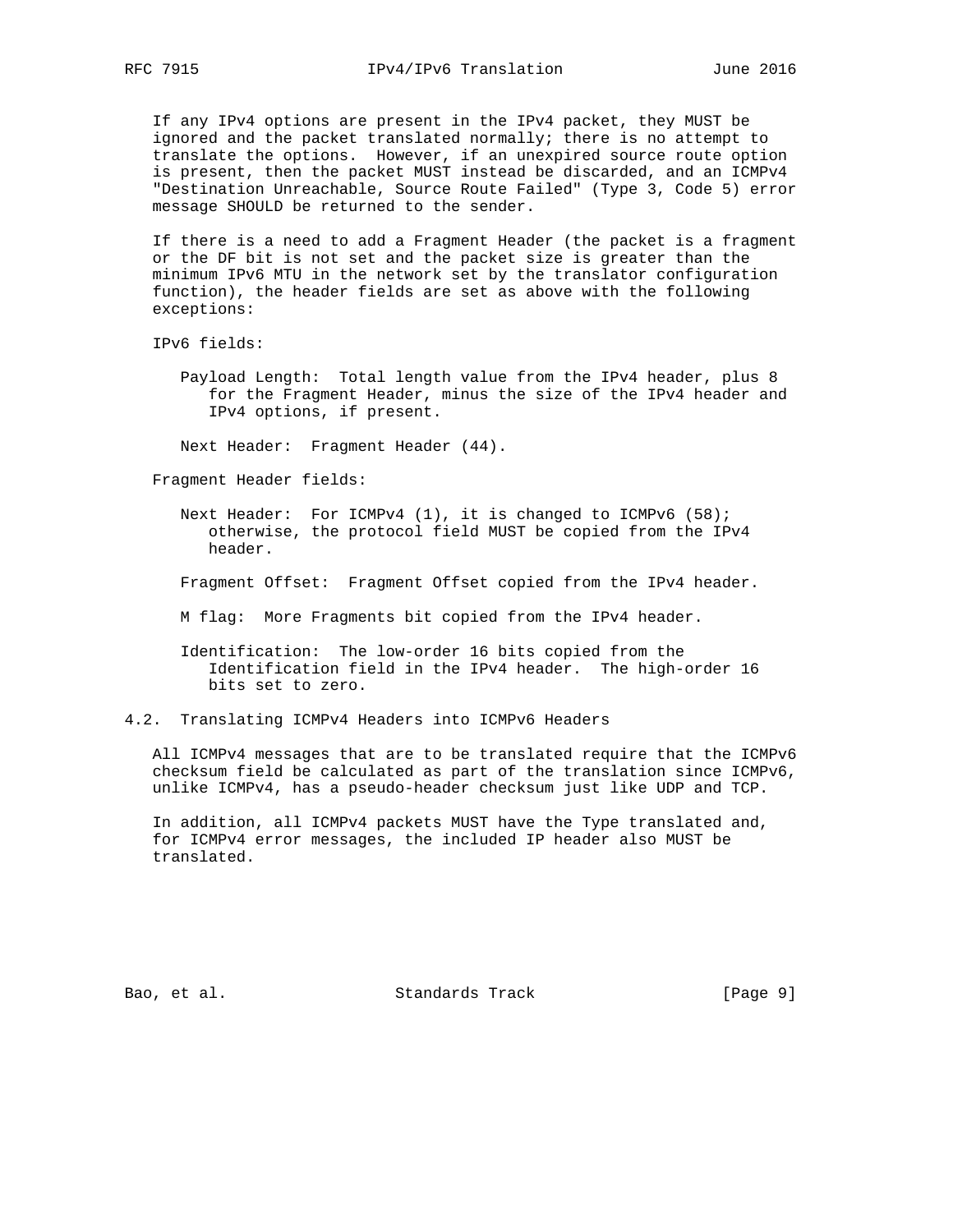The actions needed to translate various ICMPv4 messages are as follows:

ICMPv4 query messages:

- Echo and Echo Reply (Type 8 and Type 0): Adjust the Type values to 128 and 129, respectively, and adjust the ICMP checksum both to take the type change into account and to include the ICMPv6 pseudo-header.
- Information Request/Reply (Type 15 and Type 16): Obsoleted in ICMPv6. Silently drop.
- Timestamp and Timestamp Reply (Type 13 and Type 14): Obsoleted in ICMPv6. Silently drop.
- Address Mask Request/Reply (Type 17 and Type 18): Obsoleted in ICMPv6. Silently drop.
- ICMP Router Advertisement (Type 9): Single-hop message. Silently drop.
- ICMP Router Solicitation (Type 10): Single-hop message. Silently drop.

Unknown ICMPv4 types: Silently drop.

 IGMP messages: While the Multicast Listener Discovery (MLD) messages specified in [RFC2710], [RFC3590], and [RFC3810] are the logical IPv6 counterparts for the IPv4 IGMP messages, all the "normal" IGMP messages are single-hop messages and SHOULD be silently dropped by the translator. Other IGMP messages might be used by multicast routing protocols and, since it would be a configuration error to try to have router adjacencies across IP/ICMP translators, those packets SHOULD also be silently dropped.

ICMPv4 error messages:

 Destination Unreachable (Type 3): Translate the Code as described below, set the Type to 1, and adjust the ICMP checksum both to take the type/code change into account and to include the ICMPv6 pseudo-header.

Translate the Code as follows:

 Code 0, 1 (Net Unreachable, Host Unreachable): Set the Code to 0 (No route to destination).

Bao, et al. Standards Track [Page 10]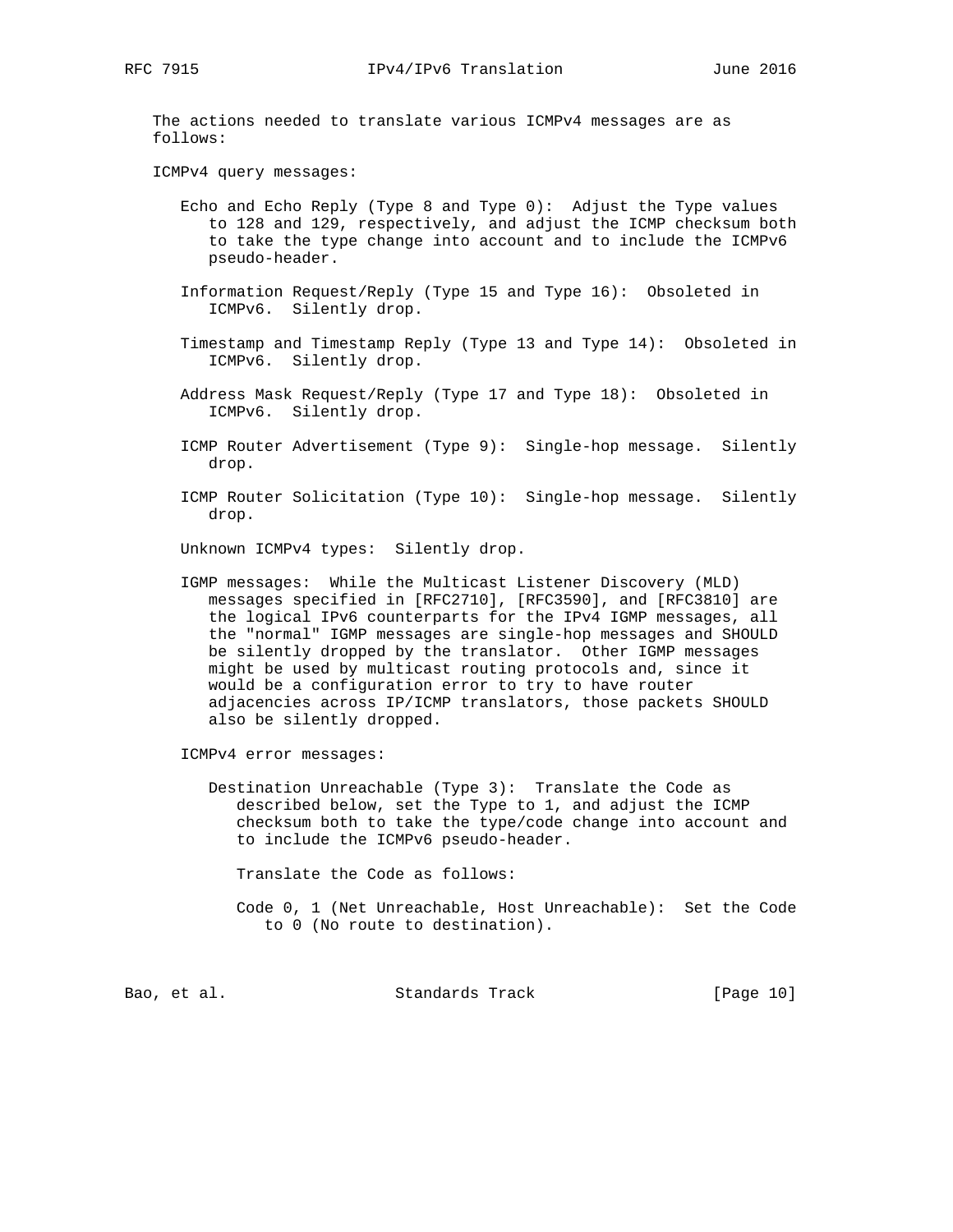Code 2 (Protocol Unreachable): Translate to an ICMPv6 Parameter Problem (Type 4, Code 1) and make the Pointer point to the IPv6 Next Header field.

- Code 3 (Port Unreachable): Set the Code to 4 (Port unreachable).
- Code 4 (Fragmentation Needed and DF was Set): Translate to an ICMPv6 Packet Too Big message (Type 2) with Code set to 0. The MTU field MUST be adjusted for the difference between the IPv4 and IPv6 header sizes, but MUST NOT be set to a value smaller than the minimum IPv6 MTU (1280 bytes). That is, it should be set to

 maximum(1280, minimum((MTU value in the Packet Too Big Message) + 20, MTU\_of\_IPv6\_nexthop, (MTU\_of\_IPv4\_nexthop) + 20)).

 Note that if the IPv4 router set the MTU field to zero, i.e., the router does not implement [RFC1191], then the translator MUST use the plateau values specified in [RFC1191] to determine a likely path MTU and include that path MTU in the ICMPv6 packet. (Use the greatest plateau value that is less than the returned Total Length field, but that is larger than or equal to 1280.)

See also the requirements in Section 7.

 Code 5 (Source Route Failed): Set the Code to 0 (No route to destination). Note that this error is unlikely since source routes are not translated.

Code 6, 7, 8: Set the Code to 0 (No route to destination).

 Code 9, 10 (Communication with Destination Host Administratively Prohibited): Set the Code to 1 (Communication with destination administratively prohibited).

Code 11, 12: Set the Code to 0 (No route to destination).

 Code 13 (Communication Administratively Prohibited): Set the Code to 1 (Communication with destination administratively prohibited).

Code 14 (Host Precedence Violation): Silently drop.

Bao, et al. Standards Track [Page 11]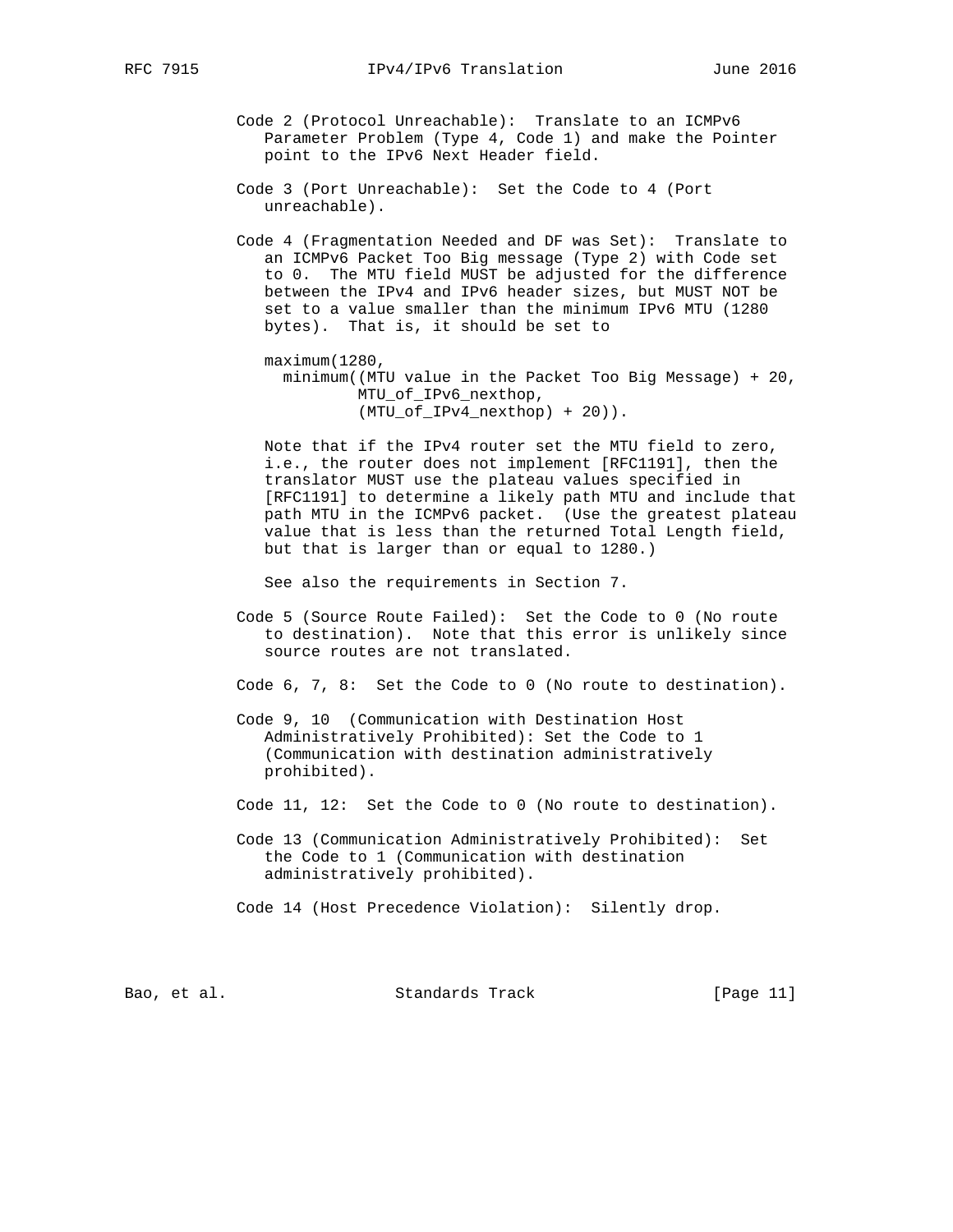Code 15 (Precedence cutoff in effect): Set the Code to 1 (Communication with destination administratively prohibited).

Other Code values: Silently drop.

Redirect (Type 5): Single-hop message. Silently drop.

Alternative Host Address (Type 6): Silently drop.

Source Quench (Type 4): Obsoleted in ICMPv6. Silently drop.

- Time Exceeded (Type 11): Set the Type to 3, and adjust the ICMP checksum both to take the type change into account and to include the ICMPv6 pseudo-header. The Code is unchanged.
- Parameter Problem (Type 12): Set the Type to 4, and adjust the ICMP checksum both to take the type/code change into account and to include the ICMPv6 pseudo-header.

Translate the Code as follows:

 Code 0 (Pointer indicates the error): Set the Code to 0 (Erroneous header field encountered) and update the pointer as defined in Figure 3. (If the Original IPv4 Pointer Value is not listed or the Translated IPv6 Pointer Value is listed as "n/a", silently drop the packet.)

Code 1 (Missing a required option): Silently drop.

 Code 2 (Bad length): Set the Code to 0 (Erroneous header field encountered) and update the pointer as defined in Figure 3. (If the Original IPv4 Pointer Value is not listed or the Translated IPv6 Pointer Value is listed as "n/a", silently drop the packet.)

Other Code values: Silently drop.

Unknown ICMPv4 types: Silently drop.

Bao, et al. Standards Track [Page 12]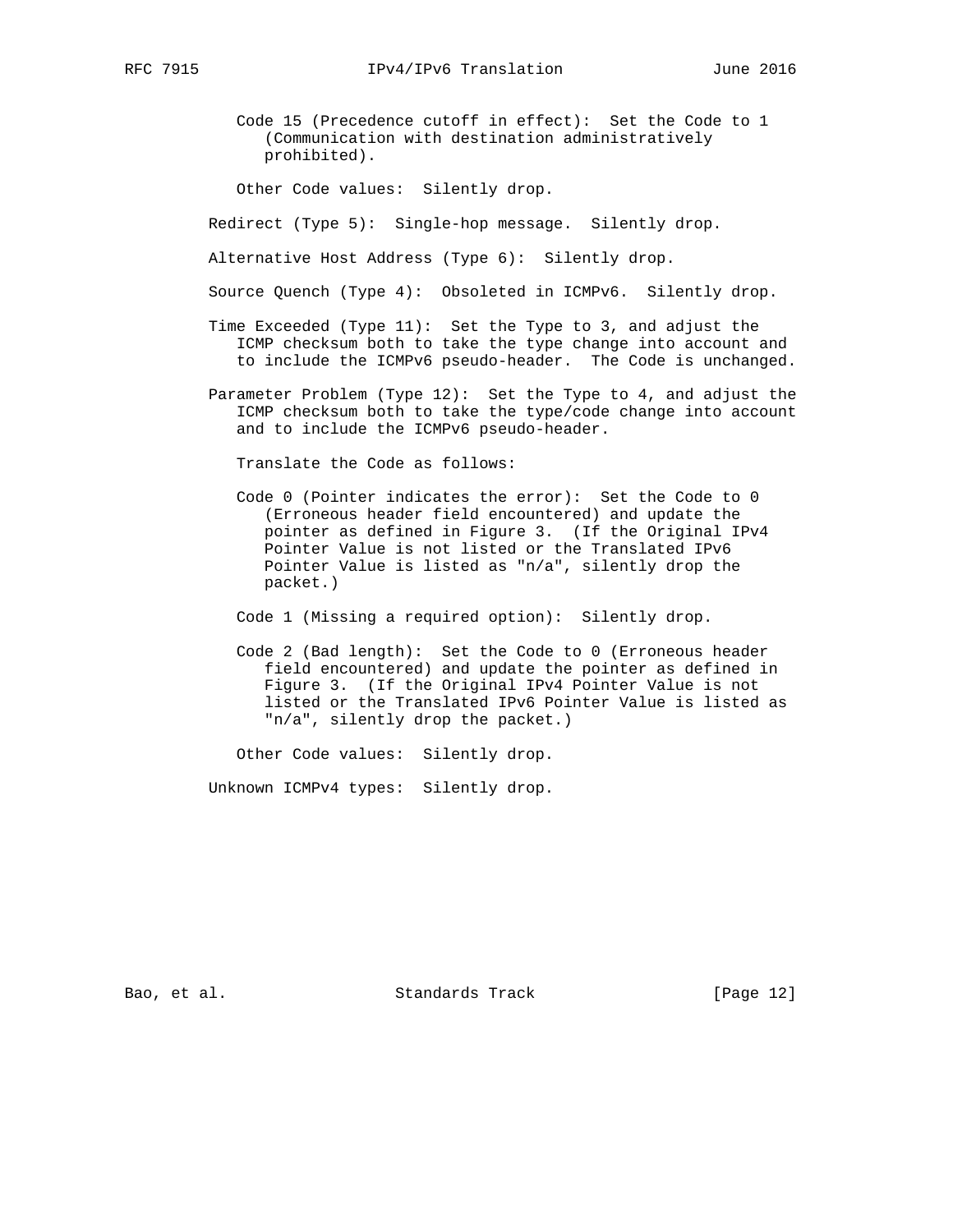| Original IPv4 Pointer Value |                       |          | Translated IPv6 Pointer Value |  |  |
|-----------------------------|-----------------------|----------|-------------------------------|--|--|
| $\Omega$                    | Version/IHL           | $\Omega$ | Version/Traffic Class         |  |  |
|                             | Type Of Service       |          | Traffic Class/Flow Label      |  |  |
| 2,3                         | Total Length          | 4        | Payload Length                |  |  |
| 4,5                         | Identification        | n/a      |                               |  |  |
| 6                           | Flags/Fragment Offset | n/a      |                               |  |  |
| 7                           | Fragment Offset       | n/a      |                               |  |  |
| $\mathsf{B}$                | Time to Live          | 7        | Hop Limit                     |  |  |
| 9                           | Protocol              | 6        | Next Header                   |  |  |
| 10, 11                      | Header Checksum       | n/a      |                               |  |  |
| $12 - 15$                   | Source Address        | -8       | Source Address                |  |  |
| $16 - 19$                   | Destination Address   | 24       | Destination Address           |  |  |

Figure 3: Pointer Value for Translating from IPv4 to IPv6

 ICMP Error Payload: If the received ICMPv4 packet contains an ICMPv4 Extension [RFC4884], the translation of the ICMPv4 packet will cause the ICMPv6 packet to change length. When this occurs, the ICMPv6 Extension length attribute MUST be adjusted accordingly (e.g., longer due to the translation from IPv4 to IPv6). If the ICMPv4 Extension exceeds the maximum size of an ICMPv6 message on the outgoing interface, the ICMPv4 extension SHOULD be simply truncated. For extensions not defined in [RFC4884], the translator passes the extensions as opaque bit strings, and those containing IPv4 address literals will not have their included addresses translated to IPv6 address literals; this may cause problems with processing of those ICMP extensions.

4.3. Translating ICMPv4 Error Messages into ICMPv6

 There are some differences between the ICMPv4 and the ICMPv6 error message formats as detailed above. The ICMP error messages containing the packet in error MUST be translated just like a normal IP packet (except the TTL value of the inner IPv4/IPv6 packet). If the translation of this "packet in error" changes the length of the datagram, the Total Length field in the outer IPv6 header MUST be updated.

Bao, et al. Standards Track [Page 13]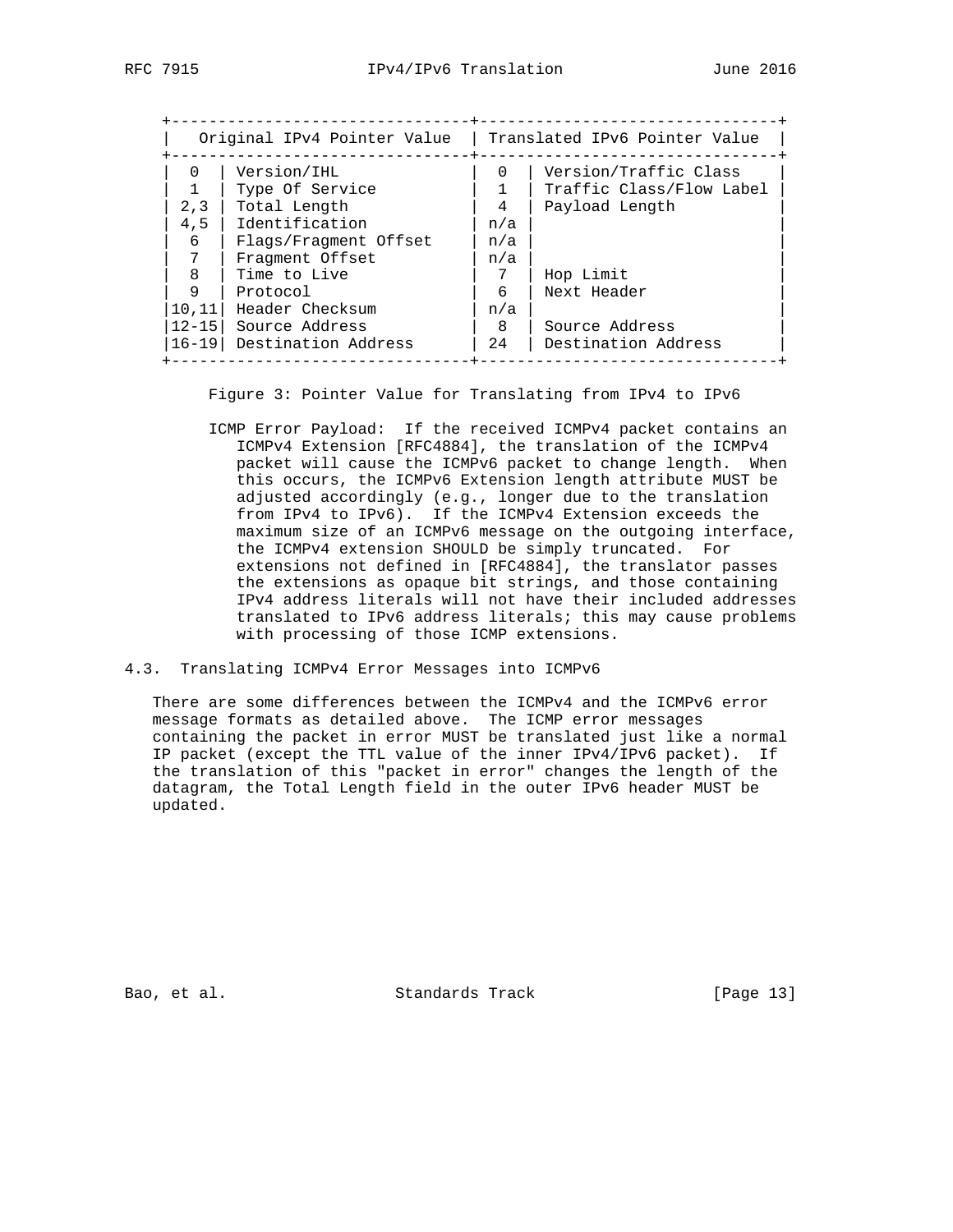

Figure 4: IPv4-to-IPv6 ICMP Error Translation

 The translation of the inner IP header can be done by invoking the function that translated the outer IP headers. This process MUST stop at the first embedded header and drop the packet if it contains more embedded headers.

4.4. Generation of ICMPv4 Error Message

 If the IPv4 packet is discarded, then the translator SHOULD be able to send back an ICMPv4 error message to the original sender of the packet, unless the discarded packet is itself an ICMPv4 error message. The ICMPv4 message, if sent, has a Type of 3 (Destination Unreachable) and a Code of 13 (Communication Administratively Prohibited), unless otherwise specified in this document or in [RFC6146]. The translator SHOULD allow an administrator to configure whether the ICMPv4 error messages are sent, rate-limited, or not sent.

4.5. Transport-Layer Header Translation

 If the address translation algorithm is not checksum neutral (see Section 4.1 of [RFC6052]), the recalculation and updating of the transport-layer headers that contain pseudo-headers need to be performed. Translators MUST do this for TCP and ICMP packets and for UDP packets that contain a UDP checksum (i.e., the UDP checksum field is not zero).

 For UDP packets that do not contain a UDP checksum (i.e., the UDP checksum field is zero), the translator SHOULD provide a configuration function to allow:

Bao, et al. Standards Track [Page 14]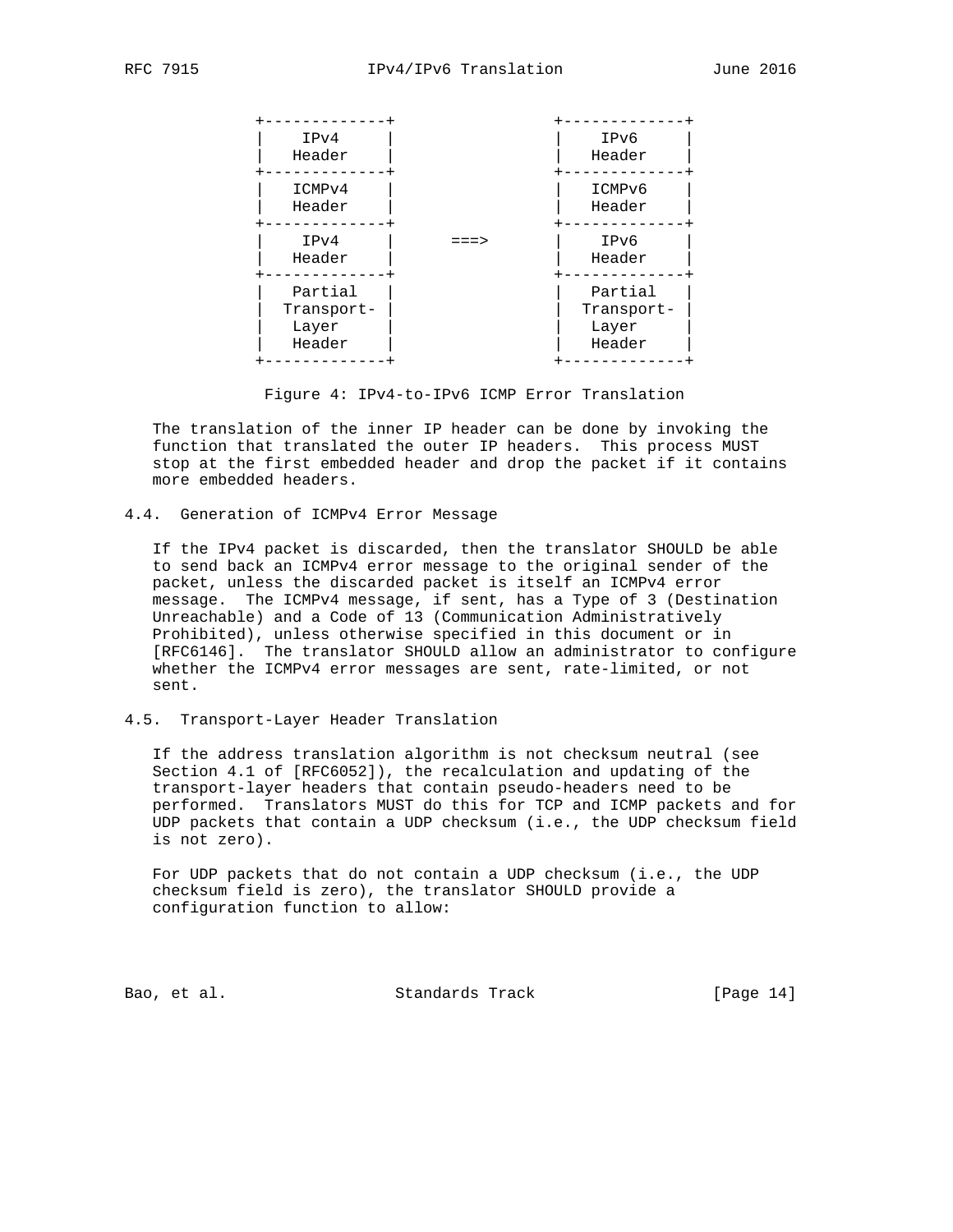- 1. Dropping the packet and generating a system management event that specifies at least the IP addresses and port numbers of the packet.
- 2. Calculating an IPv6 checksum and forwarding the packet (which has performance implications).

 A stateless translator cannot compute the UDP checksum of fragmented packets, so when a stateless translator receives the first fragment of a fragmented UDP IPv4 packet and the checksum field is zero, the translator SHOULD drop the packet and generate a system management event that specifies at least the IP addresses and port numbers in the packet.

 For a stateful translator, the handling of fragmented UDP IPv4 packets with a zero checksum is discussed in [RFC6146], Section 3.4.

 Other transport protocols (e.g., the Datagram Congestion Control Protocol (DCCP)) are OPTIONAL to support. In order to ease debugging and troubleshooting, translators MUST forward all transport protocols as described in the "Next Header" step of Section 4.1.

## 4.6. Knowing When to Translate

 If the IP/ICMP translator also provides a normal forwarding function, and the destination IPv4 address is reachable by a more specific route without translation, the translator MUST forward it without translating it. Otherwise, when an IP/ICMP translator receives an IPv4 datagram addressed to an IPv4 destination representing a host in the IPv6 domain, the packet MUST be translated to IPv6.

5. Translating from IPv6 to IPv4

When an IP/ICMP translator receives an IPv6 datagram addressed to a destination towards the IPv4 domain, it translates the IPv6 header of the received IPv6 packet into an IPv4 header. The original IPv6 header on the packet is removed and replaced by an IPv4 header. Since the ICMPv6 [RFC4443], TCP [RFC793], UDP [RFC768], and DCCP [RFC4340] headers contain checksums that cover the IP header, if the address mapping algorithm is not checksum neutral, the checksum MUST be evaluated before translation and the ICMP and transport-layer headers MUST be updated. The data portion of the packet is left unchanged. The IP/ICMP translator then forwards the packet based on the IPv4 destination address.

Bao, et al. Standards Track [Page 15]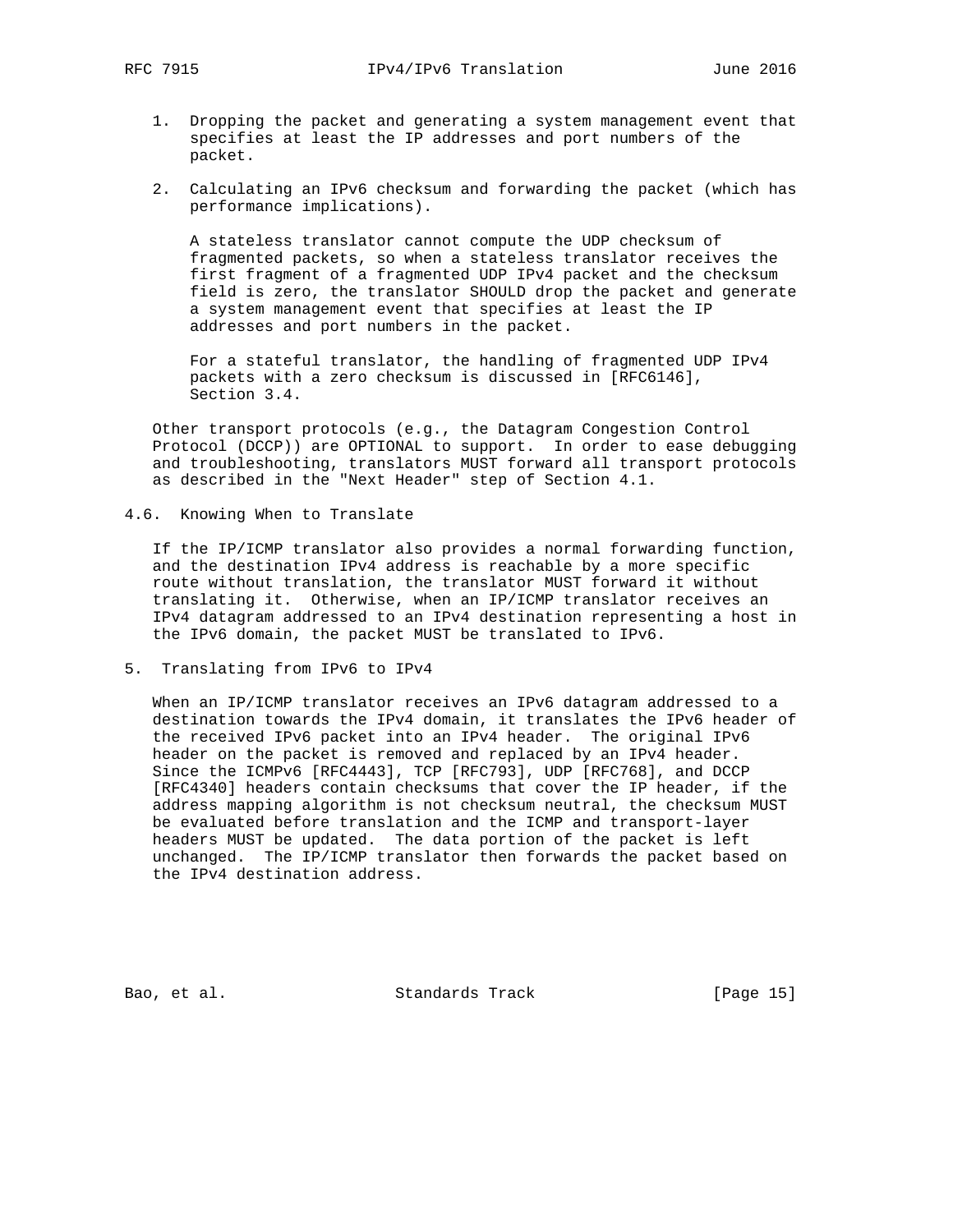

Figure 5: IPv6-to-IPv4 Translation

 There are some differences between IPv6 and IPv4 (in the areas of fragmentation and the minimum link MTU) that affect the translation. An IPv6 link has to have an MTU of 1280 bytes or greater. The corresponding limit for IPv4 is 68 bytes. Path MTU discovery across a translator relies on ICMP Packet Too Big messages being received and processed by IPv6 hosts.

 The difference in the minimum MTUs of IPv4 and IPv6 is accommodated as follows:

- o When translating an ICMPv4 "Fragmentation Needed" packet, the indicated MTU in the resulting ICMPv6 "Packet Too Big" will never be set to a value lower than 1280. This ensures that the IPv6 nodes will never have to encounter or handle Path MTU values lower than the minimum IPv6 link MTU of 1280. See Section 4.2.
- o When the resulting IPv4 packet is smaller than or equal to 1260 bytes, the translator MUST send the packet with a cleared Don't Fragment bit. Otherwise, the packet MUST be sent with the Don't Fragment bit set. See Section 5.1.

 This approach allows Path MTU Discovery to operate end-to-end for paths whose MTU are not smaller than the minimum IPv6 MTU of 1280 (which corresponds to an MTU of 1260 in the IPv4 domain). On paths that have IPv4 links with MTU < 1260, the IPv4 router(s) connected to those links will fragment the packets in accordance with Section 2.3 of [RFC791].

Bao, et al. Standards Track [Page 16]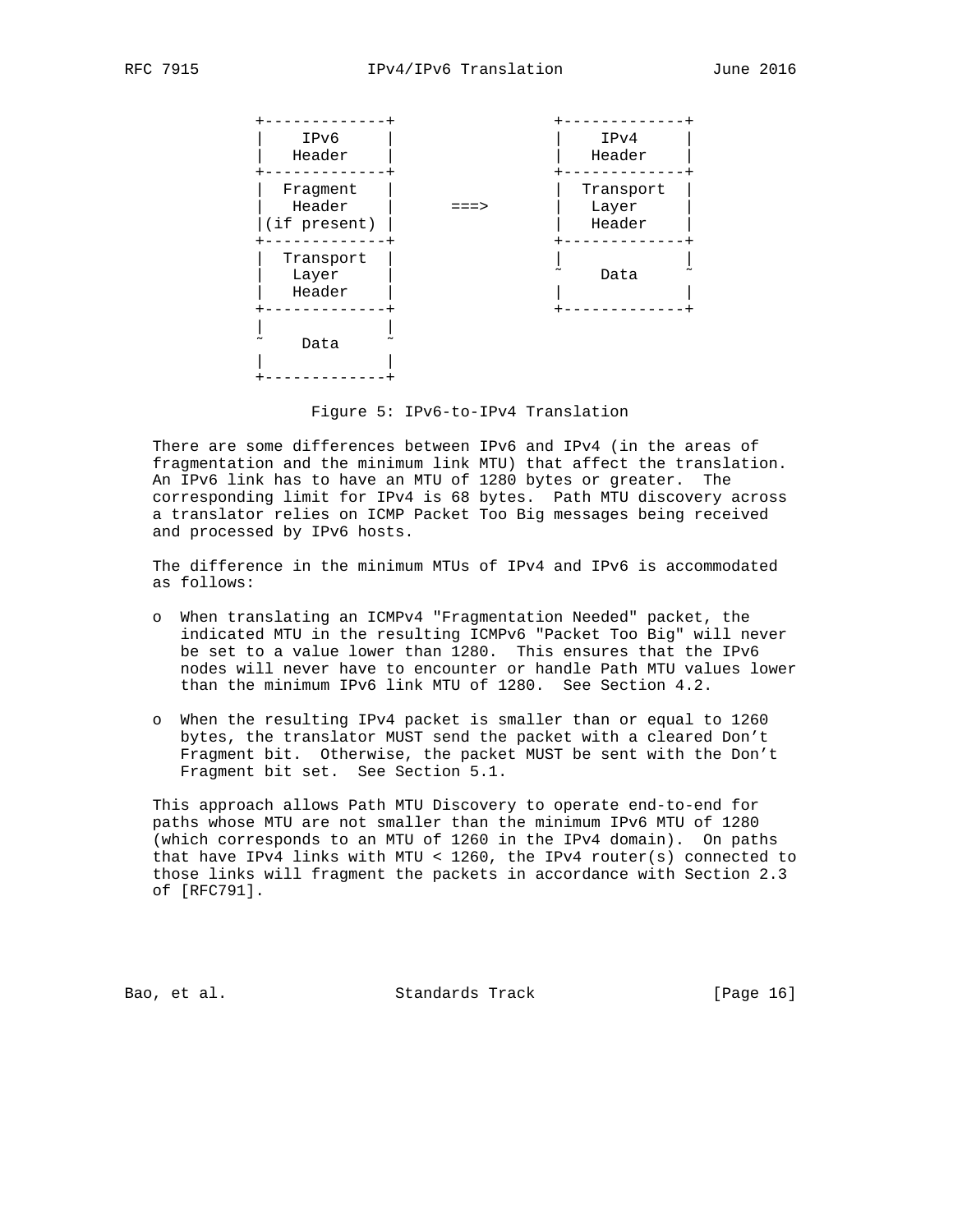Other than the special rules for handling fragments and path MTU discovery, the actual translation of the packet header consists of a simple translation as defined below. Note that ICMPv6 packets require special handling in order to translate the contents of ICMPv6 error messages and also to remove the ICMPv6 pseudo-header checksum.

 The translator SHOULD make sure that the packets belonging to the same flow leave the translator in the same order in which they arrived.

5.1. Translating IPv6 Headers into IPv4 Headers

 If there is no IPv6 Fragment Header, the IPv4 header fields are set as follows:

Version: 4

Internet Header Length: 5 (no IPv4 options)

- Type of Service (TOS) Octet: By default, copied from the IPv6 Traffic Class (all 8 bits). According to [RFC2474], the semantics of the bits are identical in IPv4 and IPv6. However, in some IPv4 environments, these bits might be used with the old semantics of "Type Of Service and Precedence". An implementation of a translator SHOULD provide the ability to ignore the IPv6 traffic class and always set the IPv4 TOS Octet to a specified value. In addition, if the translator is at an administrative boundary, the filtering and update considerations of [RFC2475] may be applicable.
- Total Length: Payload length value from the IPv6 header, plus the size of the IPv4 header.
- Identification: Set according to a Fragment Identification generator at the translator.
- Flags: The More Fragments flag is set to zero. The Don't Fragment (DF) flag is set as follows: If the size of the translated IPv4 packet is less than or equal to 1260 bytes, it is set to zero; otherwise, it is set to one.

Fragment Offset: All zeros.

 Time to Live: Time to Live is derived from the Hop Limit value in the IPv6 header. Since the translator is a router, as part of forwarding the packet it needs to decrement either the IPv6 Hop Limit (before the translation) or the IPv4 TTL (after the

Bao, et al. Standards Track [Page 17]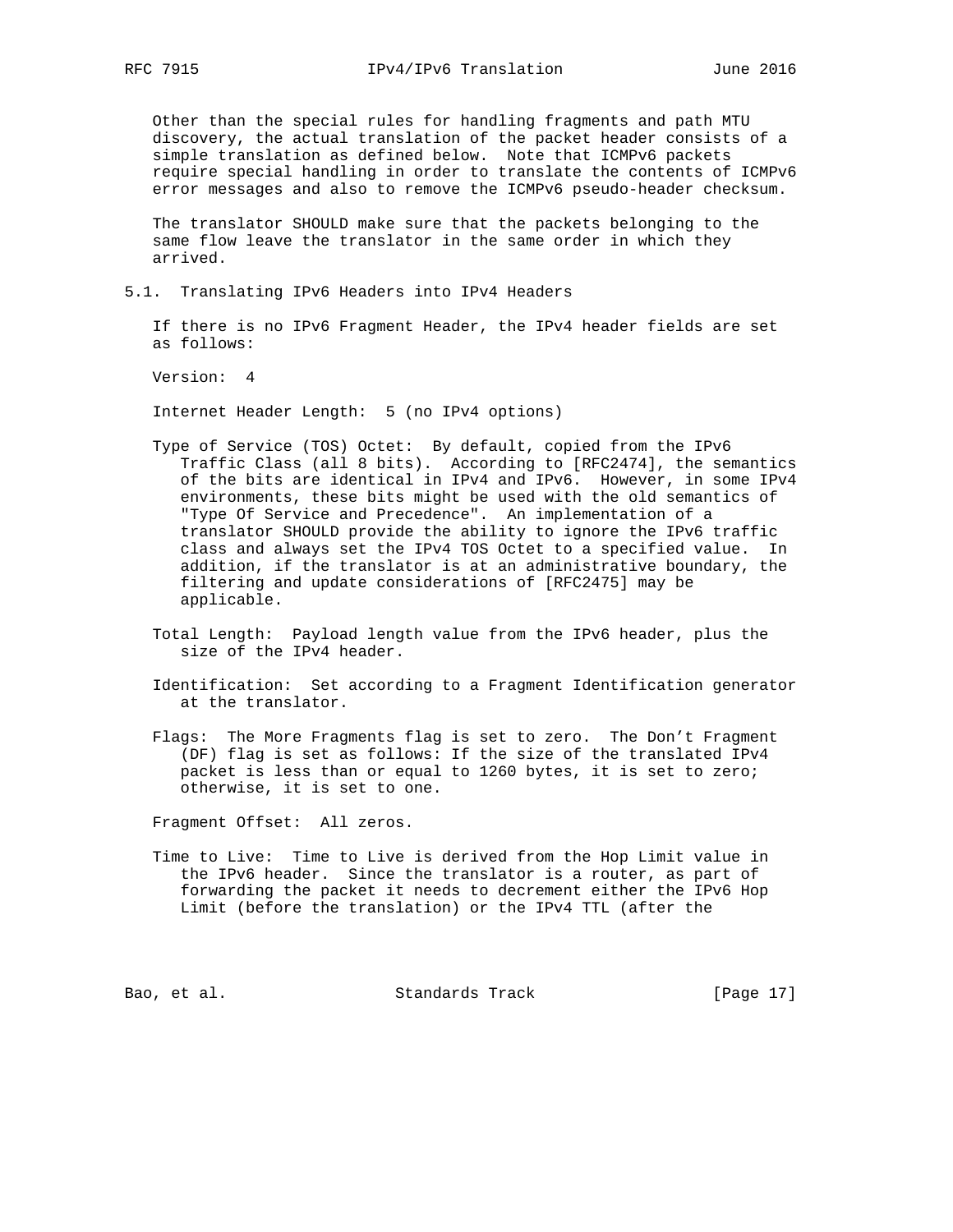translation). As part of decrementing the TTL or Hop Limit, the translator (as any router) MUST check for zero and send the ICMPv4 "TTL Exceeded" or ICMPv6 "Hop Limit Exceeded" error.

- Protocol: The IPv6-Frag (44) header is handled as discussed in Section 5.1.1. ICMPv6 (58) is changed to ICMPv4 (1), and the payload is translated as discussed in Section 5.2. The IPv6 headers HOPOPT (0), IPv6-Route (43), and IPv6-Opts (60) are skipped over during processing as they have no meaning in IPv4. For the first 'next header' that does not match one of the cases above, its Next Header value (which contains the transport protocol number) is copied to the protocol field in the IPv4 header. This means that all transport protocols are translated.
	- Note: Some translated protocols will fail at the receiver for various reasons: some are known to fail when translated (e.g., IPsec Authentication Header (51)), and others will fail checksum validation if the address translation is not checksum neutral [RFC6052] and the translator does not update the transport protocol's checksum (because the translator doesn't support recalculating the checksum for that transport protocol; see Section 5.5).

Header Checksum: Computed once the IPv4 header has been created.

 Source Address: Mapped to an IPv4 address based on the algorithms presented in Section 6.

If the translator gets an illegal source address  $(e.g., ::1,$ etc.), the translator SHOULD silently drop the packet.

 Destination Address: Mapped to an IPv4 address based on the algorithms presented in Section 6.

 If any of an IPv6 Hop-by-Hop Options header, Destination Options header, or Routing header with the Segments Left field equal to zero are present in the IPv6 packet, those IPv6 extension headers MUST be ignored (i.e., there is no attempt to translate the extension headers) and the packet translated normally. However, the Total Length field and the Protocol field are adjusted to "skip" these extension headers.

 If a Routing header with a non-zero Segments Left field is present, then the packet MUST NOT be translated, and an ICMPv6 "parameter problem/erroneous header field encountered" (Type 4, Code 0) error message, with the Pointer field indicating the first byte of the Segments Left field, SHOULD be returned to the sender.

Bao, et al. Standards Track [Page 18]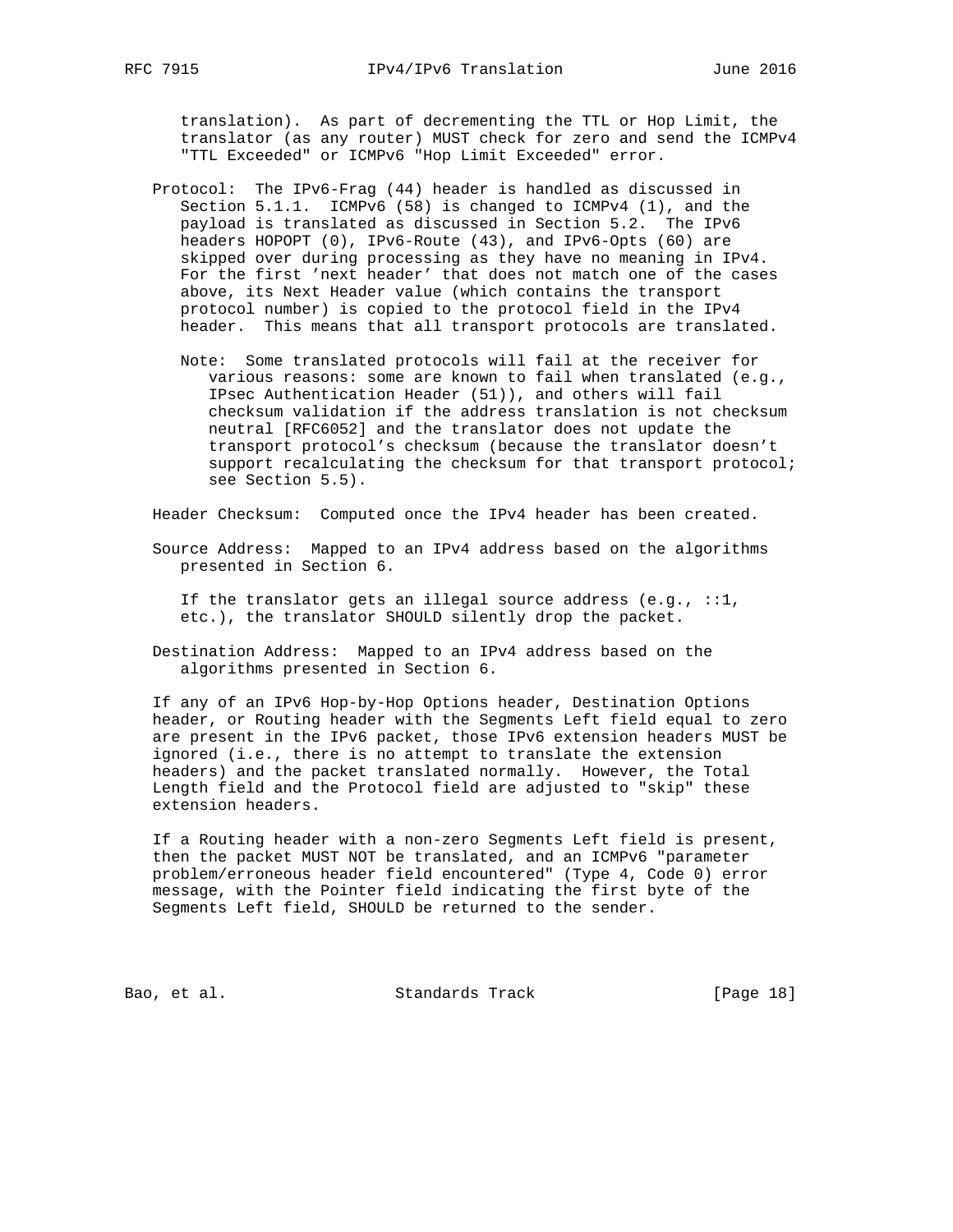# 5.1.1. IPv6 Fragment Processing

 If the IPv6 packet contains a Fragment Header, the header fields are set as above with the following exceptions:

- Total Length: If the Next Header field of the Fragment Header is an extension header (except ESP, but including the Authentication Header (AH)), then the packet SHOULD be dropped and logged. For other cases, the Total Length MUST be set to Payload Length value from IPv6 header, minus the length of the extension headers up to the Fragmentation Header, minus 8 for the Fragment Header, plus the size of the IPv4 header.
- Identification: Copied from the low-order 16 bits in the Identification field in the Fragment Header.
- Flags: The IPv4 More Fragments (MF) flag is copied from the M flag in the IPv6 Fragment Header. The IPv4 Don't Fragment (DF) flag is cleared (set to zero), allowing this packet to be further fragmented by IPv4 routers.
- Fragment Offset: If the Next Header field of the Fragment Header is not an extension header (except ESP), then Fragment Offset MUST be copied from the Fragment Offset field of the IPv6 Fragment Header. If the Next Header field of the Fragment Header is an extension header (except ESP), then the packet SHOULD be dropped and logged.
- Protocol: For ICMPv6 (58), it is changed to ICMPv4 (1); otherwise, extension headers are skipped, and the Next Header field is copied from the last IPv6 header.

 If an IPv6 packet that is smaller than or equal to 1280 bytes results (after translation) in an IPv4 packet that is larger than the MTU of the next-hop interface, then the translator MUST perform IPv4 fragmentation on that packet such that it can be transferred over the constricting link.

5.2. Translating ICMPv6 Headers into ICMPv4 Headers

 If a non-checksum-neutral translation address is being used, ICMPv6 messages MUST have their ICMPv4 checksum field be updated as part of the translation since ICMPv6 (unlike ICMPv4) includes a pseudo-header in the checksum just like UDP and TCP.

 In addition, all ICMP packets MUST have the Type translated and, for ICMP error messages, the included IP header MUST also be translated.

Bao, et al. Standards Track [Page 19]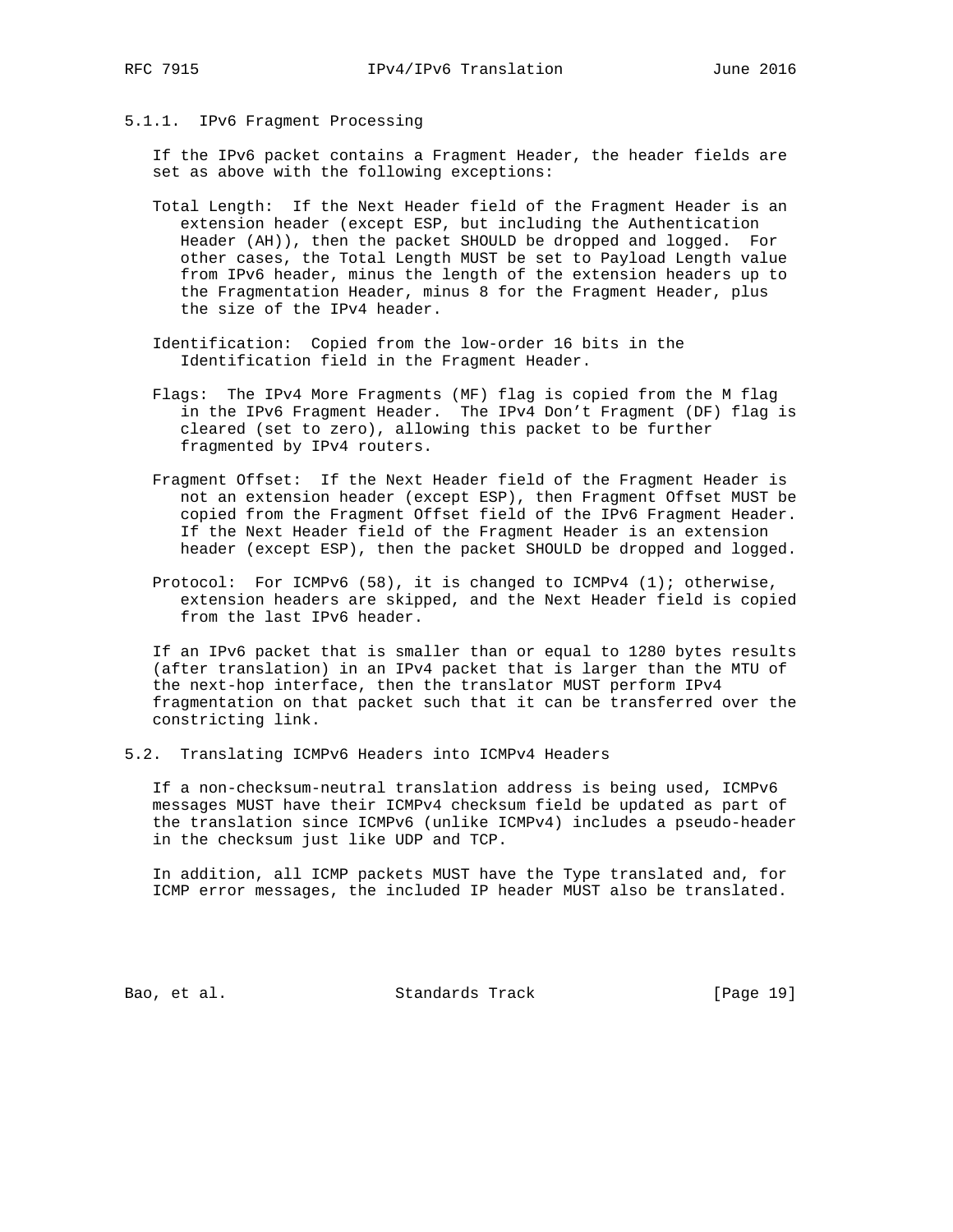The actions needed to translate various ICMPv6 messages are:

ICMPv6 informational messages:

- Echo Request and Echo Reply (Type 128 and 129): Adjust the Type values to 8 and 0, respectively, and adjust the ICMP checksum both to take the type change into account and to exclude the ICMPv6 pseudo-header.
- MLD Multicast Listener Query/Report/Done (Type 130, 131, 132): Single-hop message. Silently drop.
- Neighbor Discover messages (Type 133 through 137): Single-hop message. Silently drop.

Unknown informational messages: Silently drop.

ICMPv6 error messages:

 Destination Unreachable (Type 1) Set the Type to 3, and adjust the ICMP checksum both to take the type/code change into account and to exclude the ICMPv6 pseudo-header.

Translate the Code as follows:

- Code 0 (No route to destination): Set the Code to 1 (Host unreachable).
- Code 1 (Communication with destination administratively prohibited): Set the Code to 10 (Communication with destination host administratively prohibited).
- Code 2 (Beyond scope of source address): Set the Code to 1 (Host unreachable). Note that this error is very unlikely since an IPv4-translatable source address is typically considered to have global scope.
- Code 3 (Address unreachable): Set the Code to 1 (Host unreachable).
- Code 4 (Port unreachable): Set the Code to 3 (Port unreachable).

Other Code values: Silently drop.

Bao, et al. Standards Track [Page 20]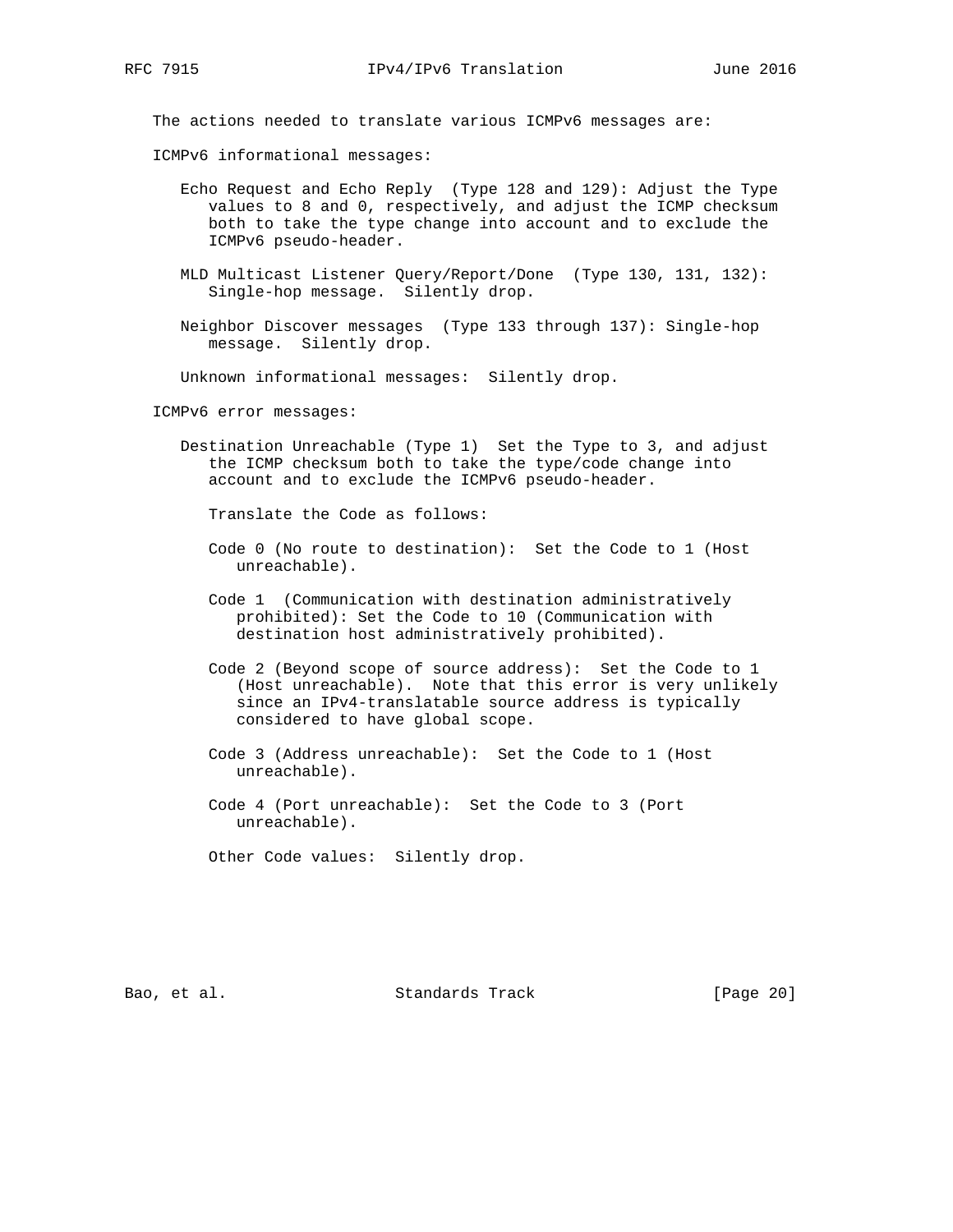Packet Too Big (Type 2): Translate to an ICMPv4 Destination Unreachable (Type 3) with Code 4, and adjust the ICMPv4 checksum both to take the type change into account and to exclude the ICMPv6 pseudo-header. The MTU field MUST be adjusted for the difference between the IPv4 and IPv6 header sizes, taking into account whether or not the packet in error includes a Fragment Header, i.e., minimum((MTU value in the Packet Too Big Message)-20, MTU\_of\_IPv4\_nexthop, (MTU\_of\_IPv6\_nexthop)-20).

See also the requirements in Section 7.

- Time Exceeded (Type 3): Set the Type to 11, and adjust the ICMPv4 checksum both to take the type change into account and to exclude the ICMPv6 pseudo-header. The Code is unchanged.
- Parameter Problem (Type 4): Translate the Type and Code as follows, and adjust the ICMPv4 checksum both to take the type/ code change into account and to exclude the ICMPv6 pseudo header.

Translate the Code as follows:

- Code 0 (Erroneous header field encountered): Set to Type 12, Code 0, and update the pointer as defined in Figure 6. (If the Original IPv6 Pointer Value is not listed or the Translated IPv4 Pointer Value is listed as "n/a", silently drop the packet.)
- Code 1 (Unrecognized Next Header type encountered): Translate this to an ICMPv4 protocol unreachable (Type 3, Code 2).
- Code 2 (Unrecognized IPv6 option encountered): Silently drop.

Unknown error messages: Silently drop.

Bao, et al. Standards Track [Page 21]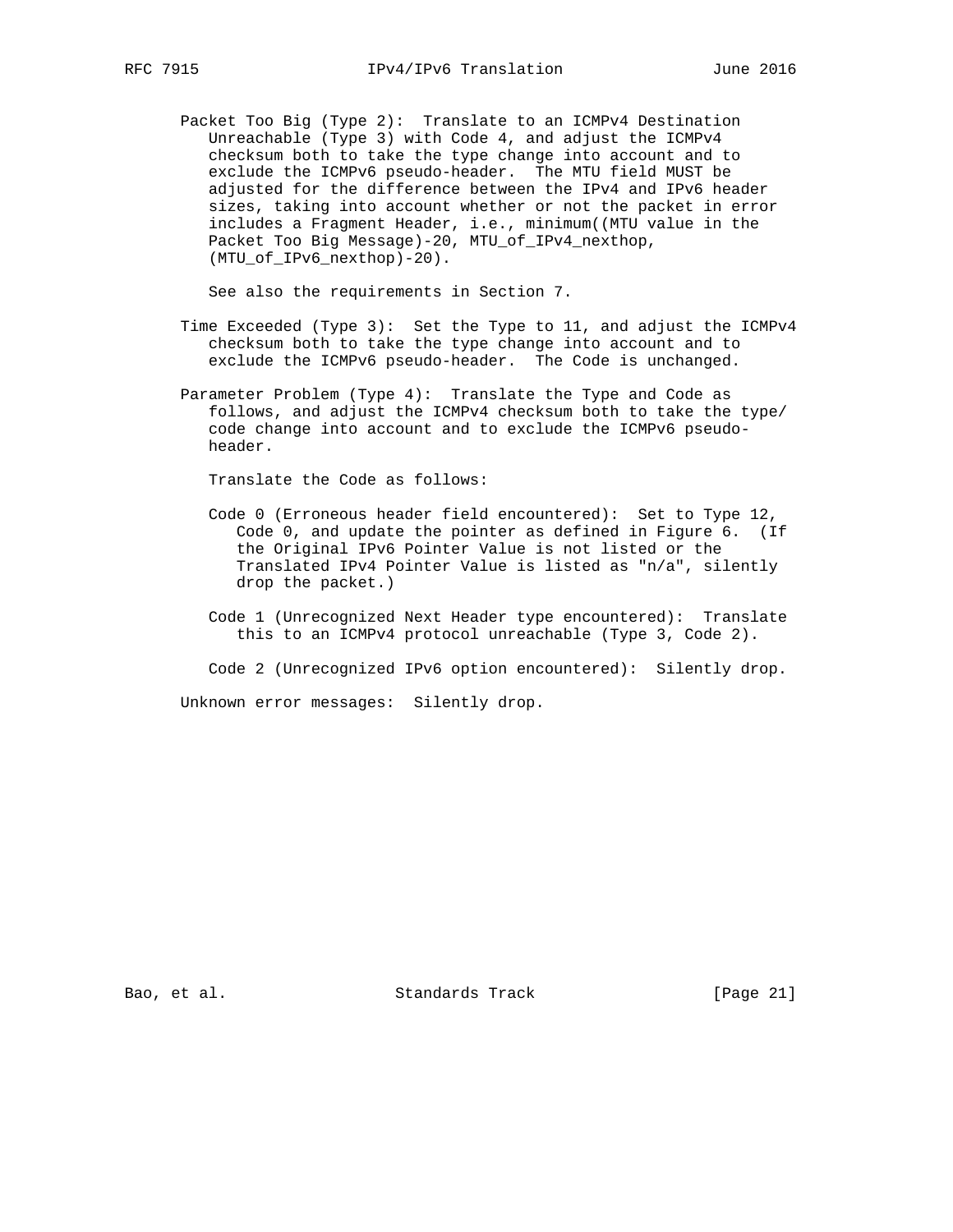| Original IPv6 Pointer Value |                           |          | Translated IPv4 Pointer Value |  |  |  |
|-----------------------------|---------------------------|----------|-------------------------------|--|--|--|
| $\Omega$                    | Version/Traffic Class     | $\Omega$ | Version/IHL, Type Of Ser      |  |  |  |
|                             | Traffic Class/Flow Label  |          | Type Of Service               |  |  |  |
| 2,3                         | Flow Label                | n/a      |                               |  |  |  |
| 4,5                         | Payload Length            | 2        | Total Length                  |  |  |  |
| 6                           | Next Header               | 9        | Protocol                      |  |  |  |
| 7                           | Hop Limit                 | -8       | Time to Live                  |  |  |  |
| $8 - 23$                    | Source Address            | 12       | Source Address                |  |  |  |
|                             | 24-39 Destination Address | 16       | Destination Address           |  |  |  |

Figure 6: Pointer Value for Translating from IPv6 to IPv4

- ICMP Error Payload: If the received ICMPv6 packet contains an ICMPv6 Extension [RFC4884], the translation of the ICMPv6 packet will cause the ICMPv4 packet to change length. When this occurs, the ICMPv6 Extension length attribute MUST be adjusted accordingly (e.g., shorter due to the translation from IPv6 to IPv4). For extensions not defined in [RFC4884], the translator passes the extensions as opaque bit strings and any IPv6 address literals contained therein will not be translated to IPv4 address literals; this may cause problems with processing of those ICMP extensions.
- 5.3. Translating ICMPv6 Error Messages into ICMPv4

 There are some differences between the ICMPv4 and the ICMPv6 error message formats as detailed above. The ICMP error messages containing the packet in error MUST be translated just like a normal IP packet (except that the TTL/Hop Limit value of the inner IPv4/IPv6 packet are not decremented). The translation of this "packet in error" is likely to change the length of the datagram; thus, the Total Length field in the outer IPv4 header MUST be updated.

Bao, et al. Standards Track [Page 22]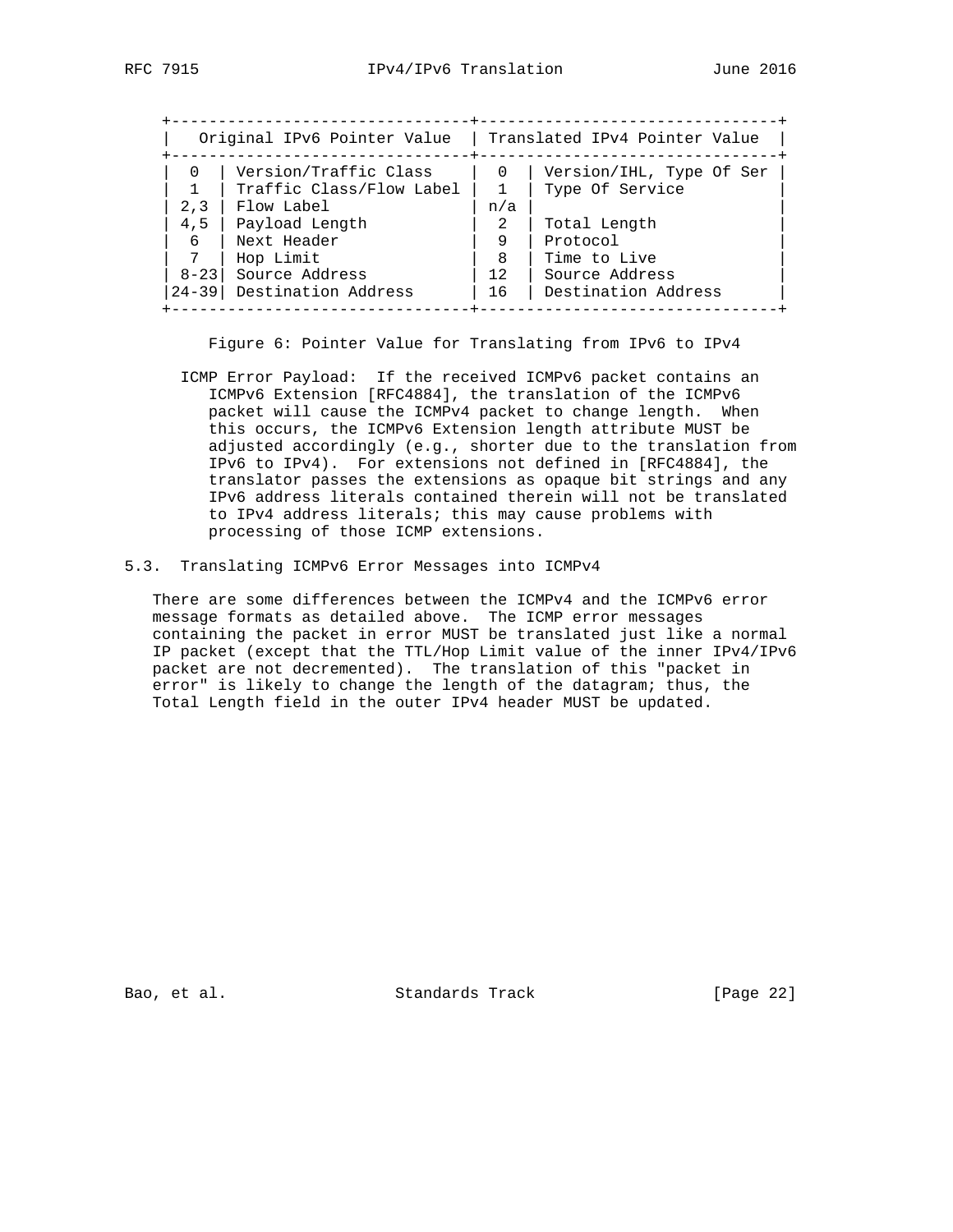![](_page_22_Figure_3.jpeg)

Figure 7: IPv6-to-IPv4 ICMP Error Translation

 The translation of the inner IP header can be done by invoking the function that translated the outer IP headers. This process MUST stop at the first embedded header and drop the packet if it contains more embedded headers.

5.4. Generation of ICMPv6 Error Messages

 If the IPv6 packet is discarded, then the translator SHOULD send back an ICMPv6 error message to the original sender of the packet, unless the discarded packet is itself an ICMPv6 message.

 The ICMPv6 message MUST have Type 1 (Destination Unreachable) and Code 1 (Communication with destination administratively prohibited), unless otherwise specified in this document or [RFC6146]. The translator SHOULD allow an administrator to configure whether the ICMPv6 error messages are sent, rate-limited, or not sent.

5.5. Transport-Layer Header Translation

 If the address translation algorithm is not checksum neutral (see Section 4.1 of [RFC6052]), the recalculation and updating of the transport-layer headers that contain pseudo-headers need to be performed. Translators MUST do this for TCP, UDP, and ICMP.

 Other transport protocols (e.g., DCCP) are OPTIONAL to support. In order to ease debugging and troubleshooting, translators MUST forward all transport protocols as described in the "Protocol" step of Section 5.1.

Bao, et al. Standards Track [Page 23]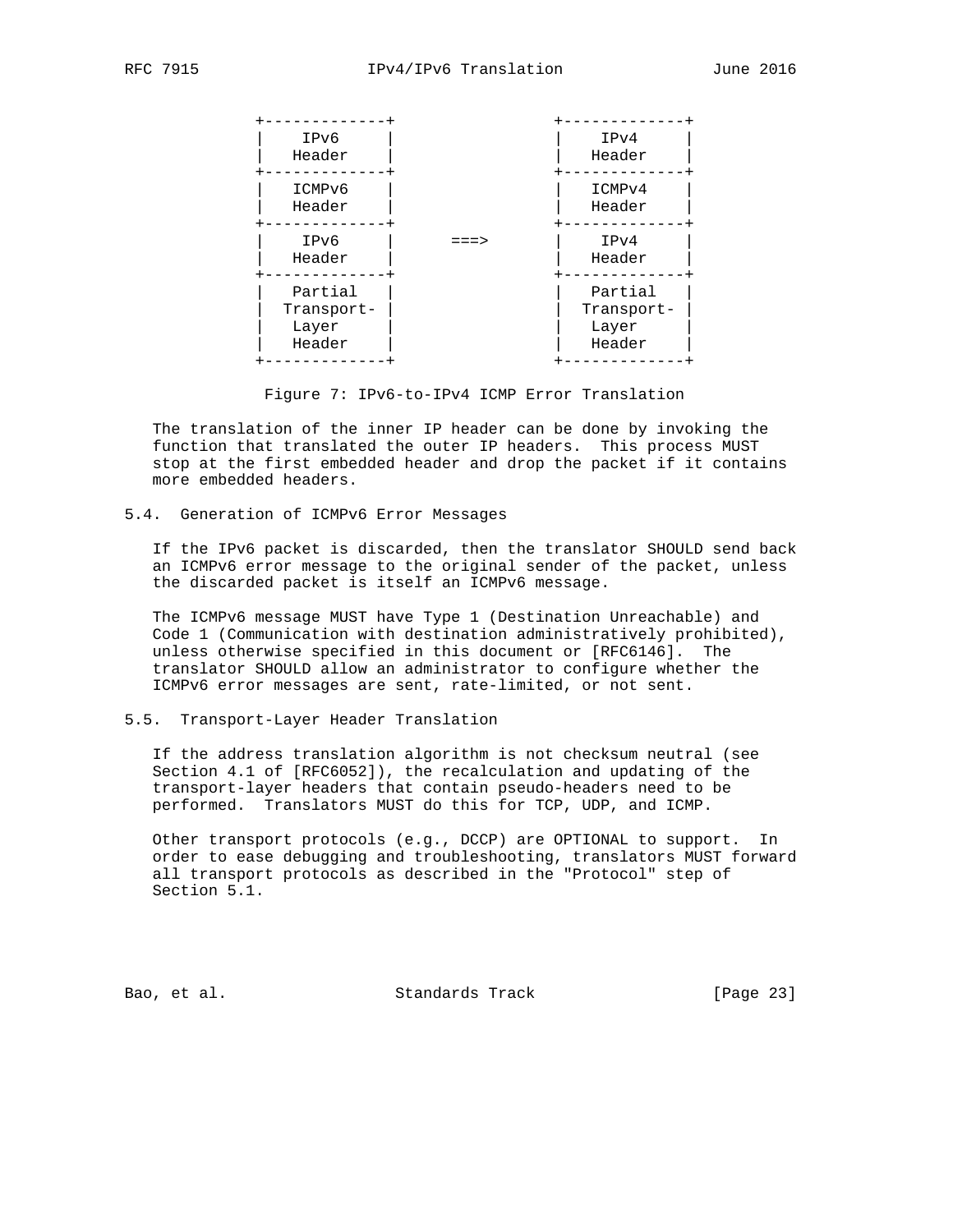# 5.6. Knowing When to Translate

 If the IP/ICMP translator also provides a normal forwarding function, and the destination address is reachable by a more specific route without translation, the router MUST forward it without translating it. When an IP/ICMP translator receives an IPv6 datagram addressed to an IPv6 address representing a host in the IPv4 domain, the IPv6 packet MUST be translated to IPv4.

6. Mapping of IP Addresses

 The translator MUST support the stateless address mapping algorithm defined in [RFC6052], which is the default behavior. A workflow example is shown in Appendix A of this document. Note that [RFC7136] updates [RFC4291], which allows the use of unicast addresses without u-bit, as long as they're not derived from an IEEE MAC-layer address. Therefore, the address mapping algorithm defined in [RFC6219] also complies with the IPv6 address architecture.

 The stateless translator SHOULD support the explicit address mapping algorithm defined in [RFC7757].

 The stateless translator SHOULD support [RFC6791] for handling ICMP/ ICMPv6 packets.

 Implementations may support both stateless and stateful translation modes (e.g., Network Address and Protocol Translation from IPv6 Clients to IPv4 Servers (NAT64) [RFC6146]).

 Implementations may support stateless NAT64 function, e.g., MAP-T Customer Edge (CE) or MAP-T Border Relay (BR) [RFC7599].

7. Special Considerations for ICMPv6 Packet Too Big

 A number of studies [ATOMIC] indicate that it not unusual for networks to drop ICMPv6 Packet Too Big error messages. Such packet drops will result in PMTUD black holes [RFC2923], which can only be overcome with Packetization Layer Path MTU Discovery (PLPMTUD) [RFC4821].

8. Security Considerations

The use of stateless IP/ICMP translators does not introduce any new security issues beyond the security issues that are already present in the IPv4 and IPv6 protocols and in the routing protocols that are used to make the packets reach the translator.

Bao, et al. Standards Track [Page 24]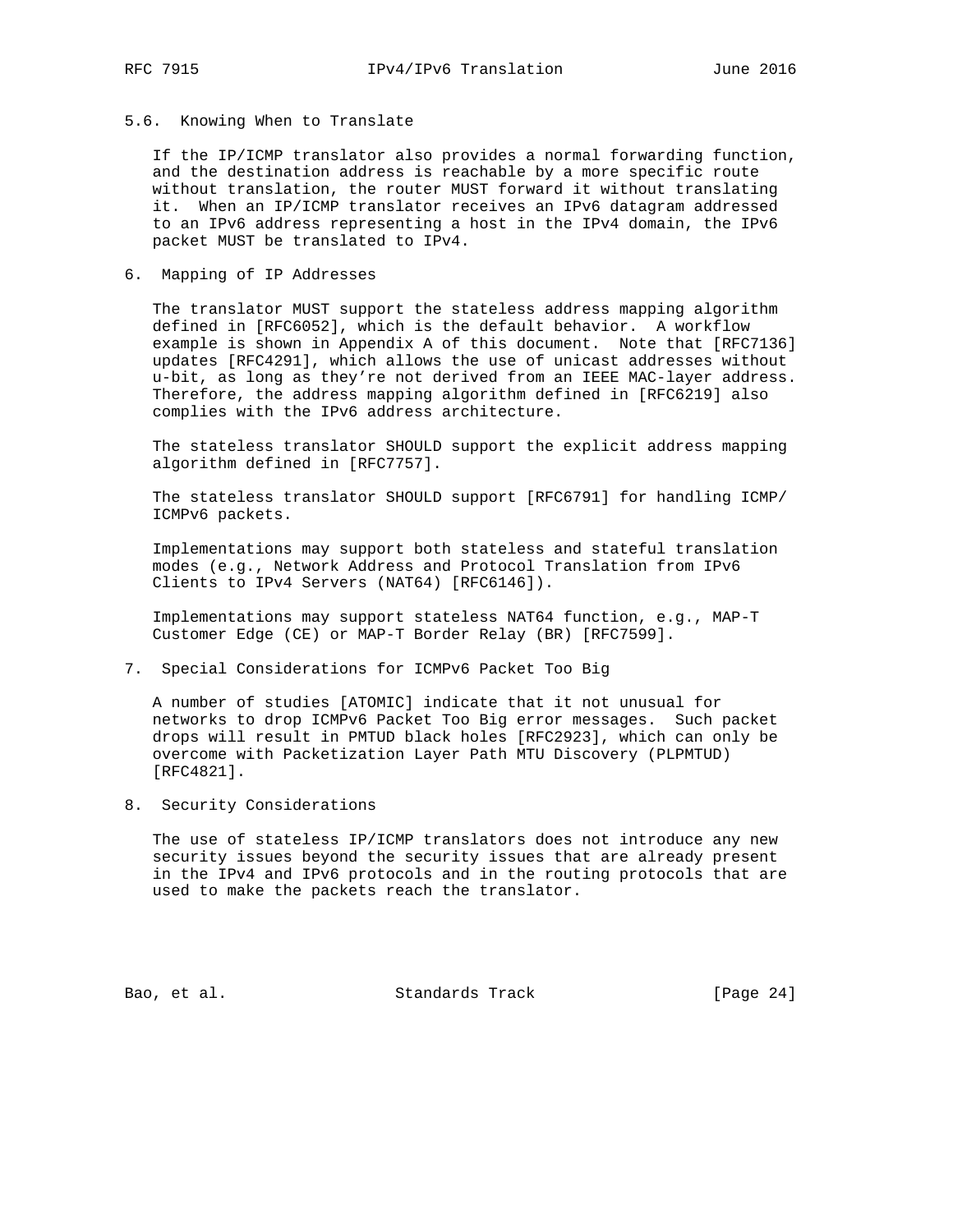There are potential issues that might arise by deriving an IPv4 address from an IPv6 address -- particularly addresses like broadcast or loopback addresses and the non-IPv4-translatable IPv6 addresses, etc. [RFC6052] addresses these issues.

 The IPsec Authentication Header [RFC4302] cannot be used for NAT44 or NAT64.

 As with the network address translation of IPv4 to IPv4, packets with tunnel mode Encapsulating Security Payload (ESP) can be translated since tunnel mode ESP does not depend on header fields prior to the ESP header. Similarly, transport mode ESP will fail with IPv6-to- IPv4 translation unless checksum-neutral addresses are used. In both cases, the IPsec ESP endpoints will normally detect the presence of the translator and encapsulate ESP in UDP packets [RFC3948].

- 9. References
- 9.1. Normative References
	- [RFC768] Postel, J., "User Datagram Protocol", STD 6, RFC 768, DOI 10.17487/RFC0768, August 1980, <http://www.rfc-editor.org/info/rfc768>.
	- [RFC791] Postel, J., "Internet Protocol", STD 5, RFC 791, DOI 10.17487/RFC0791, September 1981, <http://www.rfc-editor.org/info/rfc791>.
	- [RFC793] Postel, J., "Transmission Control Protocol", STD 7, RFC 793, DOI 10.17487/RFC0793, September 1981, <http://www.rfc-editor.org/info/rfc793>.
	- [RFC1812] Baker, F., Ed., "Requirements for IP Version 4 Routers", RFC 1812, DOI 10.17487/RFC1812, June 1995, <http://www.rfc-editor.org/info/rfc1812>.
	- [RFC2119] Bradner, S., "Key words for use in RFCs to Indicate Requirement Levels", BCP 14, RFC 2119, DOI 10.17487/RFC2119, March 1997, <http://www.rfc-editor.org/info/rfc2119>.
	- [RFC3948] Huttunen, A., Swander, B., Volpe, V., DiBurro, L., and M. Stenberg, "UDP Encapsulation of IPsec ESP Packets", RFC 3948, DOI 10.17487/RFC3948, January 2005, <http://www.rfc-editor.org/info/rfc3948>.

Bao, et al. Standards Track [Page 25]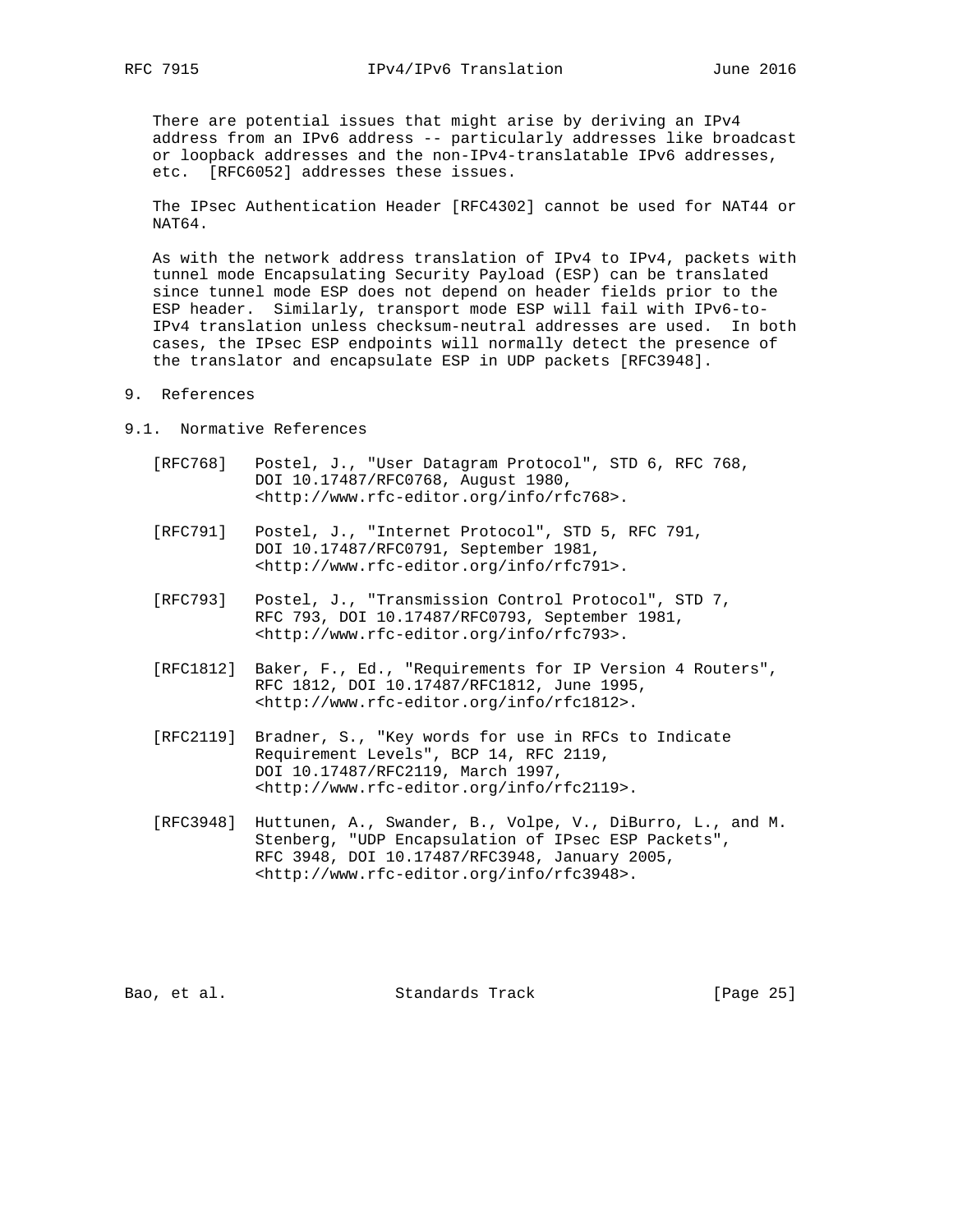- [RFC4291] Hinden, R. and S. Deering, "IP Version 6 Addressing Architecture", RFC 4291, DOI 10.17487/RFC4291, February 2006, <http://www.rfc-editor.org/info/rfc4291>.
- [RFC4340] Kohler, E., Handley, M., and S. Floyd, "Datagram Congestion Control Protocol (DCCP)", RFC 4340, DOI 10.17487/RFC4340, March 2006, <http://www.rfc-editor.org/info/rfc4340>.
- [RFC4443] Conta, A., Deering, S., and M. Gupta, Ed., "Internet Control Message Protocol (ICMPv6) for the Internet Protocol Version 6 (IPv6) Specification", RFC 4443, DOI 10.17487/RFC4443, March 2006, <http://www.rfc-editor.org/info/rfc4443>.
- [RFC4884] Bonica, R., Gan, D., Tappan, D., and C. Pignataro, "Extended ICMP to Support Multi-Part Messages", RFC 4884, DOI 10.17487/RFC4884, April 2007, <http://www.rfc-editor.org/info/rfc4884>.
- [RFC5382] Guha, S., Ed., Biswas, K., Ford, B., Sivakumar, S., and P. Srisuresh, "NAT Behavioral Requirements for TCP", BCP 142, RFC 5382, DOI 10.17487/RFC5382, October 2008, <http://www.rfc-editor.org/info/rfc5382>.
- [RFC5771] Cotton, M., Vegoda, L., and D. Meyer, "IANA Guidelines for IPv4 Multicast Address Assignments", BCP 51, RFC 5771, DOI 10.17487/RFC5771, March 2010, <http://www.rfc-editor.org/info/rfc5771>.
- [RFC6052] Bao, C., Huitema, C., Bagnulo, M., Boucadair, M., and X. Li, "IPv6 Addressing of IPv4/IPv6 Translators", RFC 6052, DOI 10.17487/RFC6052, October 2010, <http://www.rfc-editor.org/info/rfc6052>.
- [RFC6145] Li, X., Bao, C., and F. Baker, "IP/ICMP Translation Algorithm", RFC 6145, DOI 10.17487/RFC6145, April 2011, <http://www.rfc-editor.org/info/rfc6145>.
- [RFC6146] Bagnulo, M., Matthews, P., and I. van Beijnum, "Stateful NAT64: Network Address and Protocol Translation from IPv6 Clients to IPv4 Servers", RFC 6146, DOI 10.17487/RFC6146, April 2011, <http://www.rfc-editor.org/info/rfc6146>.
- [RFC6791] Li, X., Bao, C., Wing, D., Vaithianathan, R., and G. Huston, "Stateless Source Address Mapping for ICMPv6 Packets", RFC 6791, DOI 10.17487/RFC6791, November 2012, <http://www.rfc-editor.org/info/rfc6791>.

| [Page 26]<br>Standards Track<br>Bao, et al. |
|---------------------------------------------|
|---------------------------------------------|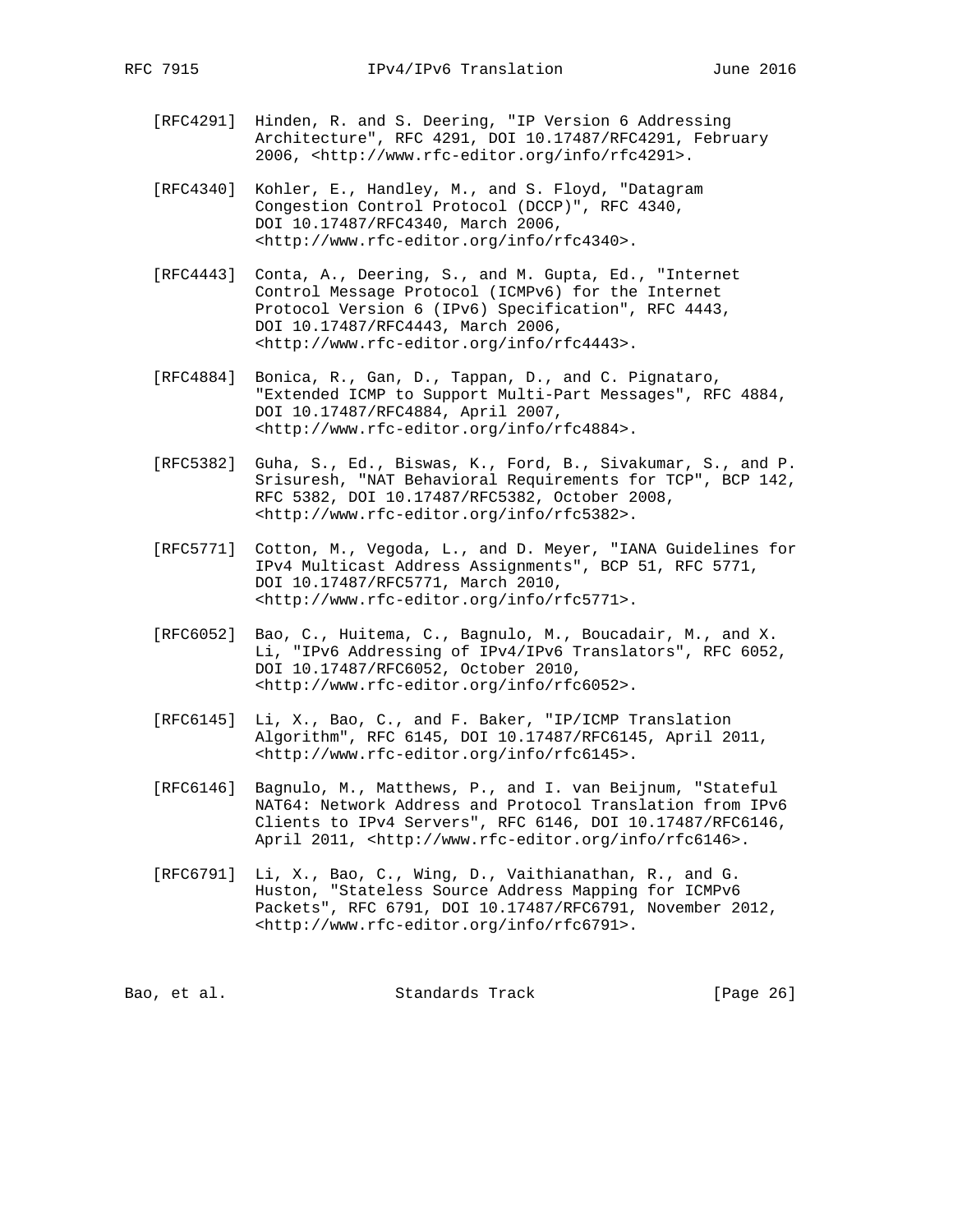- [RFC7757] Anderson, T. and A. Leiva Popper, "Explicit Address Mappings for Stateless IP/ICMP Translation", RFC 7757, DOI 10.17487/RFC7757, February 2016, <http://www.rfc-editor.org/info/rfc7757>.
- 9.2. Informative References
	- [ATOMIC] Gont, F., LIU, S., and T. Anderson, "Generation of IPv6 Atomic Fragments Considered Harmful", Work in Progress, draft-ietf-6man-deprecate-atomfrag-generation-06, April 2016.
	- [Err3059] RFC Errata, Erratum ID 3059, RFC 6145.
	- [Err3060] RFC Errata, Erratum ID 3060, RFC 6145.
	- [Err3061] RFC Errata, Erratum ID 3061, RFC 6145.
	- [Err4090] RFC Errata, Erratum ID 4090, RFC 6145.
	- [IPv6] Deering, S. and R. Hinden, "Internet Protocol, Version 6 (IPv6) Specification", Work in Progress, draft-ietf-6man rfc2460bis-04, March 2016.
	- [RFC1191] Mogul, J. and S. Deering, "Path MTU discovery", RFC 1191, DOI 10.17487/RFC1191, November 1990, <http://www.rfc-editor.org/info/rfc1191>.
	- [RFC2474] Nichols, K., Blake, S., Baker, F., and D. Black, "Definition of the Differentiated Services Field (DS Field) in the IPv4 and IPv6 Headers", RFC 2474, DOI 10.17487/RFC2474, December 1998, <http://www.rfc-editor.org/info/rfc2474>.
	- [RFC2475] Blake, S., Black, D., Carlson, M., Davies, E., Wang, Z., and W. Weiss, "An Architecture for Differentiated Services", RFC 2475, DOI 10.17487/RFC2475, December 1998, <http://www.rfc-editor.org/info/rfc2475>.
	- [RFC2710] Deering, S., Fenner, W., and B. Haberman, "Multicast Listener Discovery (MLD) for IPv6", RFC 2710, DOI 10.17487/RFC2710, October 1999, <http://www.rfc-editor.org/info/rfc2710>.
	- [RFC2923] Lahey, K., "TCP Problems with Path MTU Discovery", RFC 2923, DOI 10.17487/RFC2923, September 2000, <http://www.rfc-editor.org/info/rfc2923>.

Bao, et al. Standards Track [Page 27]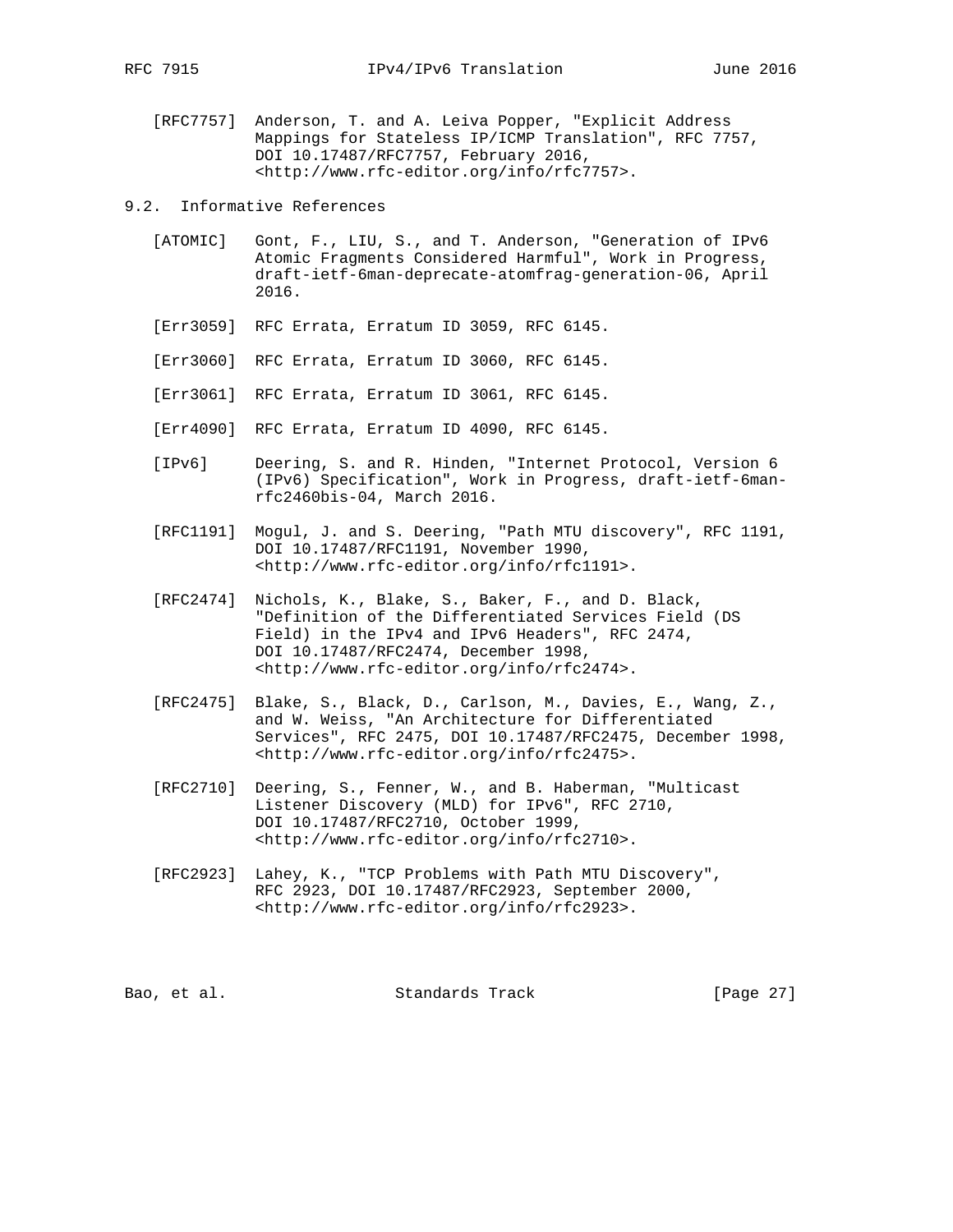- [RFC3307] Haberman, B., "Allocation Guidelines for IPv6 Multicast Addresses", RFC 3307, DOI 10.17487/RFC3307, August 2002, <http://www.rfc-editor.org/info/rfc3307>.
- [RFC3590] Haberman, B., "Source Address Selection for the Multicast Listener Discovery (MLD) Protocol", RFC 3590, DOI 10.17487/RFC3590, September 2003, <http://www.rfc-editor.org/info/rfc3590>.
- [RFC3810] Vida, R., Ed. and L. Costa, Ed., "Multicast Listener Discovery Version 2 (MLDv2) for IPv6", RFC 3810, DOI 10.17487/RFC3810, June 2004, <http://www.rfc-editor.org/info/rfc3810>.
- [RFC3849] Huston, G., Lord, A., and P. Smith, "IPv6 Address Prefix Reserved for Documentation", RFC 3849, DOI 10.17487/RFC3849, July 2004, <http://www.rfc-editor.org/info/rfc3849>.
- [RFC4302] Kent, S., "IP Authentication Header", RFC 4302, DOI 10.17487/RFC4302, December 2005, <http://www.rfc-editor.org/info/rfc4302>.
- [RFC4787] Audet, F., Ed. and C. Jennings, "Network Address Translation (NAT) Behavioral Requirements for Unicast UDP", BCP 127, RFC 4787, DOI 10.17487/RFC4787, January 2007, <http://www.rfc-editor.org/info/rfc4787>.
- [RFC4821] Mathis, M. and J. Heffner, "Packetization Layer Path MTU Discovery", RFC 4821, DOI 10.17487/RFC4821, March 2007, <http://www.rfc-editor.org/info/rfc4821>.
- [RFC5737] Arkko, J., Cotton, M., and L. Vegoda, "IPv4 Address Blocks Reserved for Documentation", RFC 5737, DOI 10.17487/RFC5737, January 2010, <http://www.rfc-editor.org/info/rfc5737>.
- [RFC6144] Baker, F., Li, X., Bao, C., and K. Yin, "Framework for IPv4/IPv6 Translation", RFC 6144, DOI 10.17487/RFC6144, April 2011, <http://www.rfc-editor.org/info/rfc6144>.
	- [RFC6219] Li, X., Bao, C., Chen, M., Zhang, H., and J. Wu, "The China Education and Research Network (CERNET) IVI Translation Design and Deployment for the IPv4/IPv6 Coexistence and Transition", RFC 6219, DOI 10.17487/RFC6219, May 2011, <http://www.rfc-editor.org/info/rfc6219>.

| [Page 28]<br>Standards Track<br>Bao, et al. |  |  |  |
|---------------------------------------------|--|--|--|
|---------------------------------------------|--|--|--|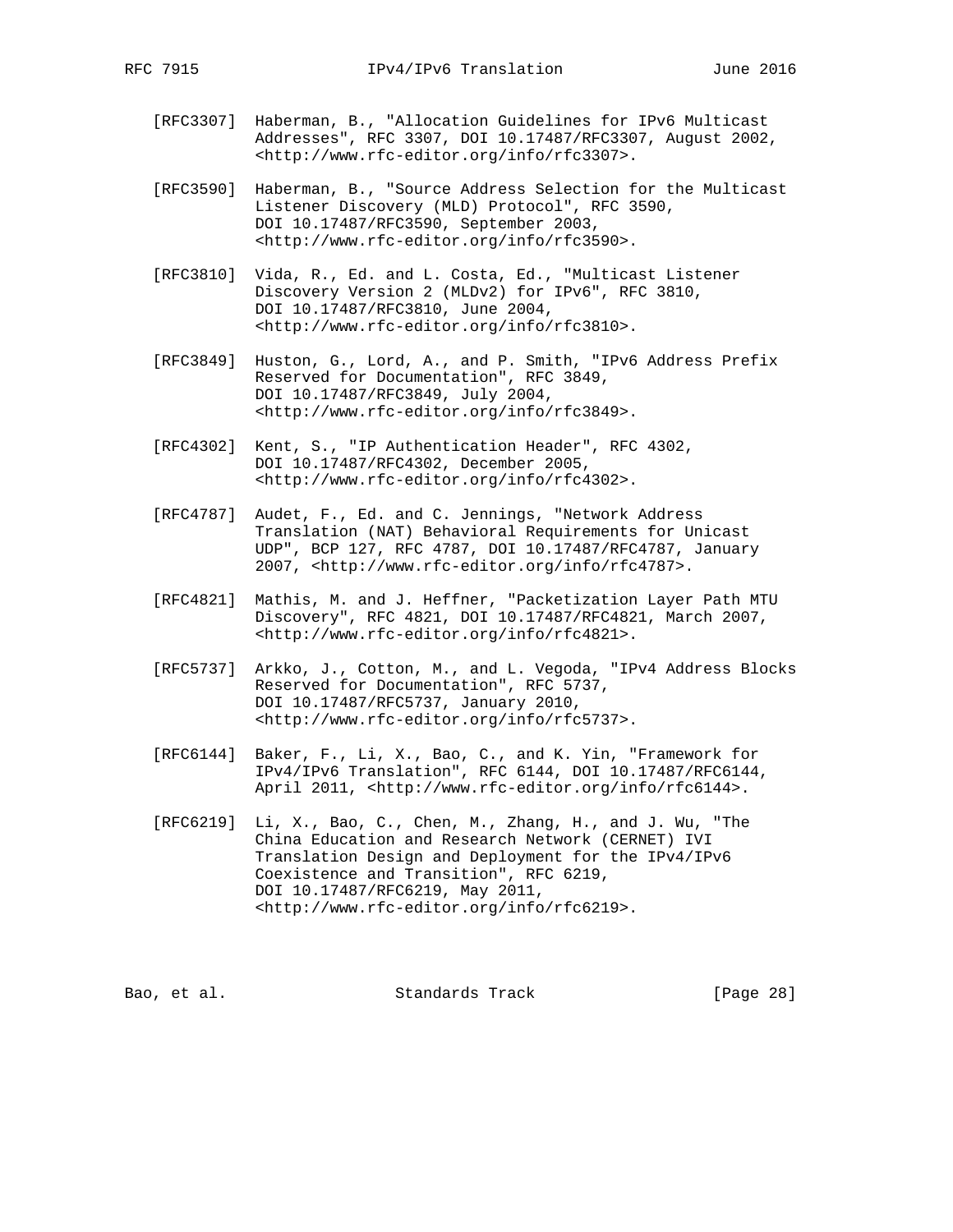- [RFC6691] Borman, D., "TCP Options and Maximum Segment Size (MSS)", RFC 6691, DOI 10.17487/RFC6691, July 2012, <http://www.rfc-editor.org/info/rfc6691>.
- [RFC7136] Carpenter, B. and S. Jiang, "Significance of IPv6 Interface Identifiers", RFC 7136, DOI 10.17487/RFC7136, February 2014, <http://www.rfc-editor.org/info/rfc7136>.
- [RFC7599] Li, X., Bao, C., Dec, W., Ed., Troan, O., Matsushima, S., and T. Murakami, "Mapping of Address and Port using Translation (MAP-T)", RFC 7599, DOI 10.17487/RFC7599, July 2015, <http://www.rfc-editor.org/info/rfc7599>.

Bao, et al. Standards Track [Page 29]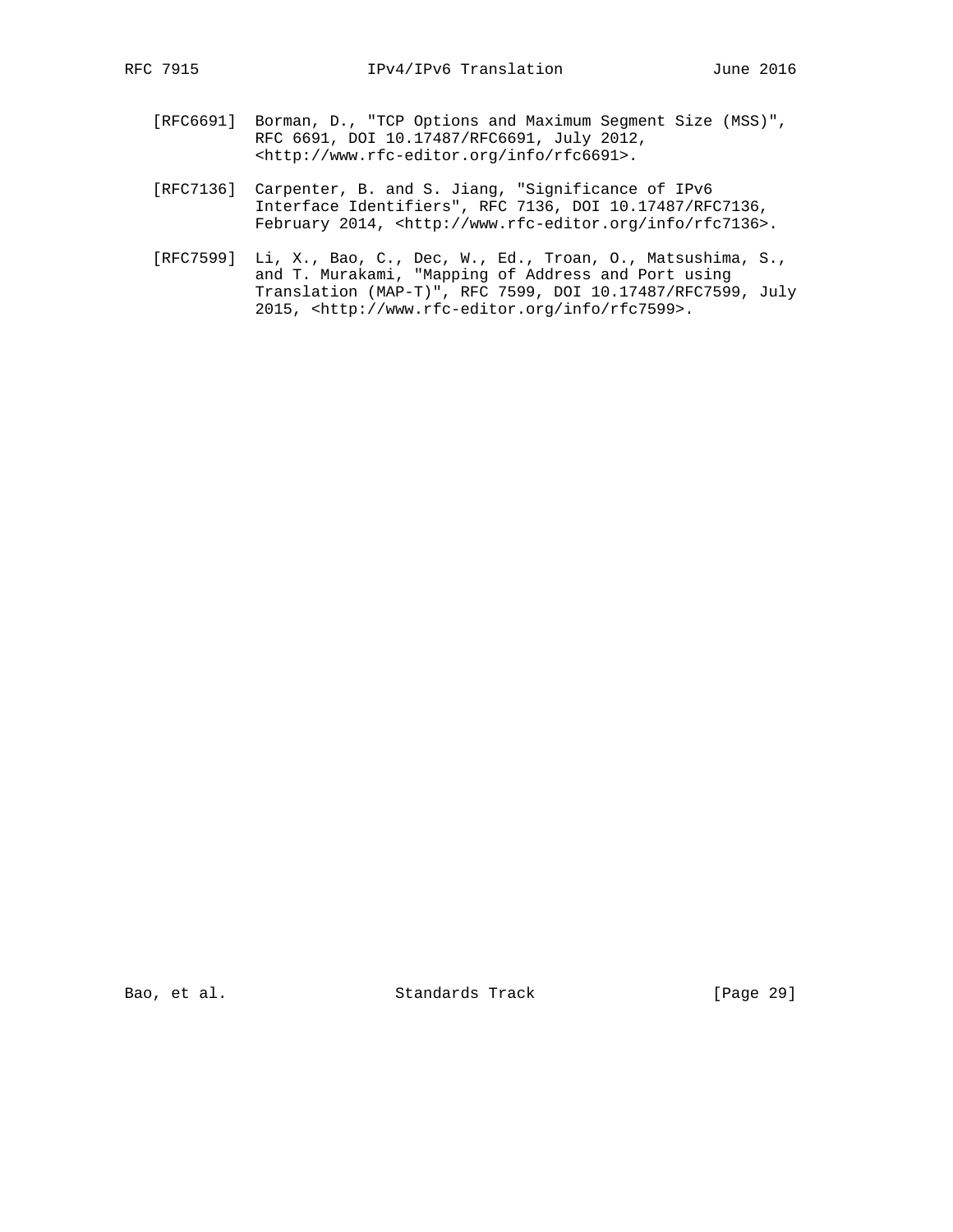Appendix A. Stateless Translation Workflow Example

 A stateless translation workflow example is depicted in the following figure. The documentation address blocks 2001:db8::/32 [RFC3849], 192.0.2.0/24, and 198.51.100.0/24 [RFC5737] are used in this example.

![](_page_29_Figure_5.jpeg)

Figure 8: Stateless Translation Workflow

 A translator (XLAT) connects the IPv6 network to the IPv4 network. This XLAT uses the Network-Specific Prefix (NSP) 2001:db8:100::/40 defined in [RFC6052] to represent IPv4 addresses in the IPv6 address space (IPv4-converted addresses) and to represent IPv6 addresses (IPv4-translatable addresses) in the IPv4 address space. In this example, 192.0.2.0/24 is the IPv4 block of the corresponding IPv4-translatable addresses.

 Based on the address mapping rule, the IPv6 node H6 has an IPv4-translatable IPv6 address 2001:db8:1c0:2:21:: (address mapping from 192.0.2.33). The IPv4 node H4 has IPv4 address 198.51.100.2.

 The IPv6 routing is configured in such a way that the IPv6 packets addressed to a destination address in 2001:db8:100::/40 are routed to the IPv6 interface of the XLAT.

 The IPv4 routing is configured in such a way that the IPv4 packets addressed to a destination address in 192.0.2.0/24 are routed to the IPv4 interface of the XLAT.

A.1. H6 Establishes Communication with H4

The steps by which H6 establishes communication with H4 are:

- 1. H6 performs the destination address mapping, so the IPv4-converted address 2001:db8:1c6:3364:2:: is formed from 198.51.100.2 based on the address mapping algorithm [RFC6052].
- 2. H6 sends a packet to H4. The packet is sent from a source address 2001:db8:1c0:2:21:: to a destination address 2001:db8:1c6:3364:2::.

Bao, et al. Standards Track [Page 30]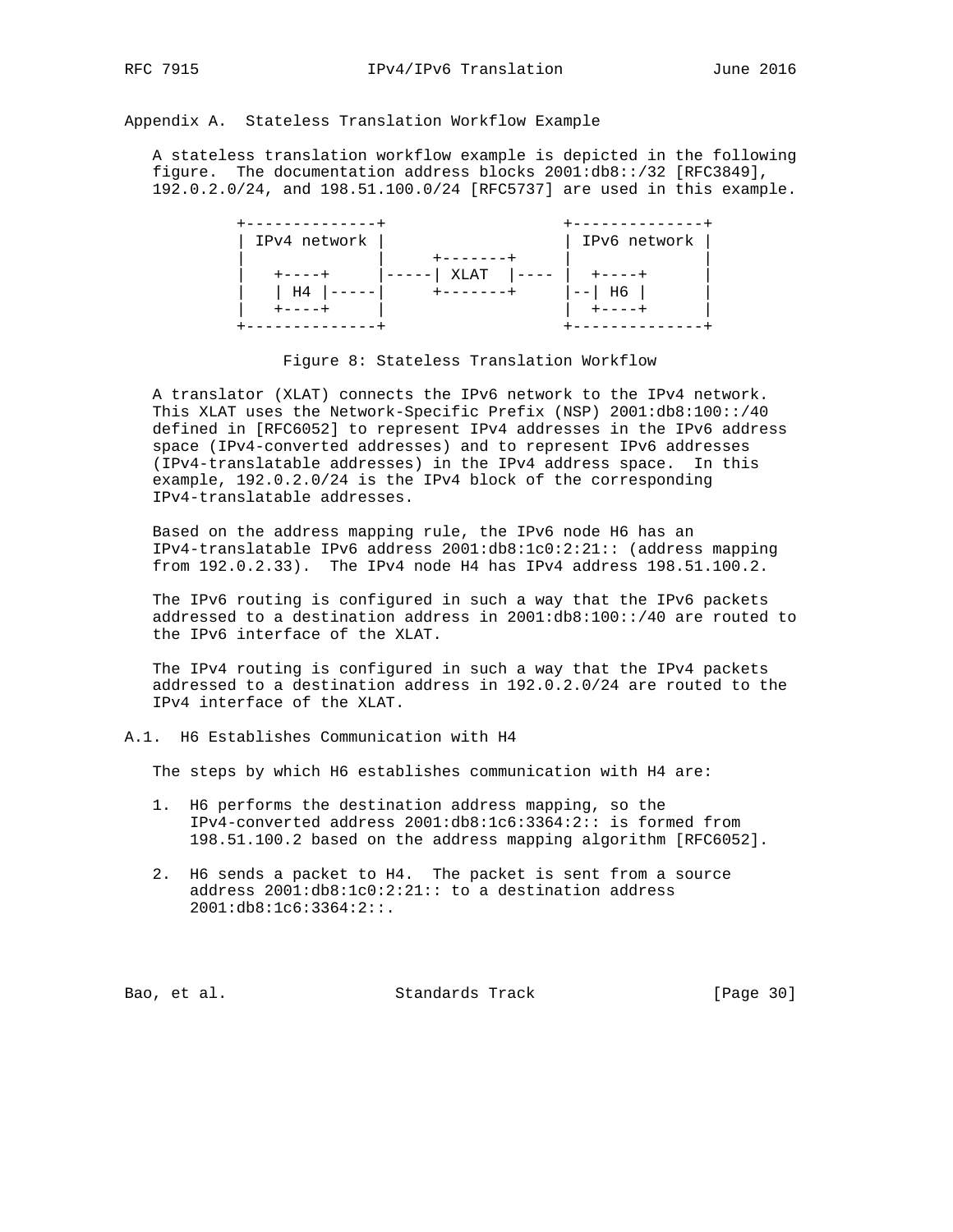- 3. The packet is routed to the IPv6 interface of the XLAT (since IPv6 routing is configured that way).
- 4. The XLAT receives the packet and performs the following actions:
	- \* The XLAT translates the IPv6 header into an IPv4 header using the IP/ICMP Translation Algorithm defined in this document.
	- \* The XLAT includes 192.0.2.33 as the source address in the packet and 198.51.100.2 as the destination address in the packet. Note that 192.0.2.33 and 198.51.100.2 are extracted directly from the source IPv6 address 2001:db8:1c0:2:21:: (IPv4-translatable address) and destination IPv6 address 2001:db8:1c6:3364:2:: (IPv4-converted address) of the received IPv6 packet that is being translated.
- 5. The XLAT sends the translated packet out of its IPv4 interface, and the packet arrives at H4.
- 6. H4 node responds by sending a packet with destination address 192.0.2.33 and source address 198.51.100.2.
- 7. The packet is routed to the IPv4 interface of the XLAT (since IPv4 routing is configured that way). The XLAT performs the following operations:
	- \* The XLAT translates the IPv4 header into an IPv6 header using the IP/ICMP Translation Algorithm defined in this document.
	- \* The XLAT includes 2001:db8:1c0:2:21:: as the destination address in the packet and 2001:db8:1c6:3364:2:: as the source address in the packet. Note that 2001:db8:1c0:2:21:: and 2001:db8:1c6:3364:2:: are formed directly from the destination IPv4 address 192.0.2.33 and the source IPv4 address 198.51.100.2 of the received IPv4 packet that is being translated.
- 8. The translated packet is sent out of the IPv6 interface to H6.

 The packet exchange between H6 and H4 continues until the session is finished.

Bao, et al. Standards Track [Page 31]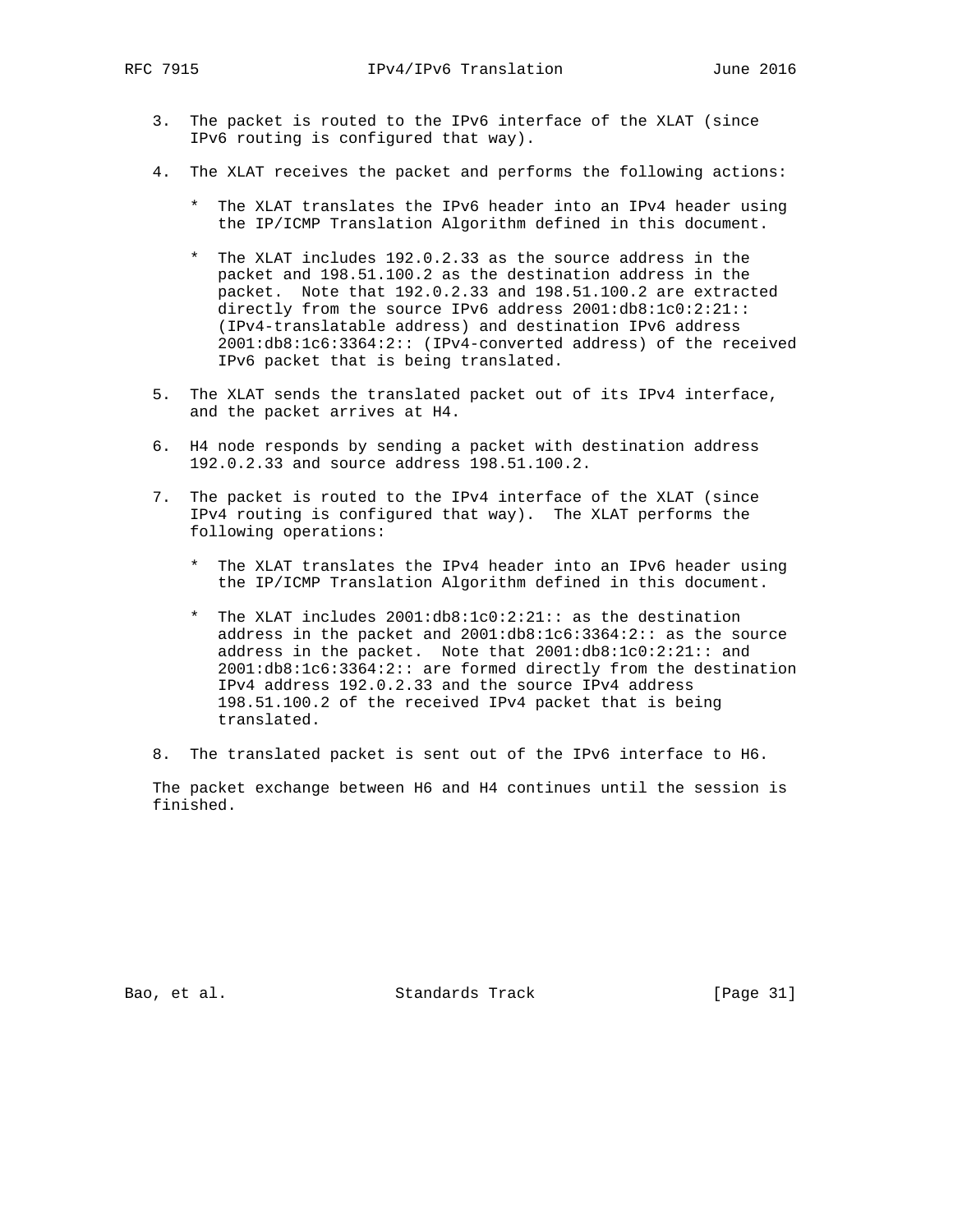# A.2. H4 Establishes Communication with H6

The steps by which H4 establishes communication with H6 are:

- 1. H4 performs the destination address mapping, so 192.0.2.33 is formed from the IPv4-translatable address 2001:db8:1c0:2:21:: based on the address mapping algorithm [RFC6052].
- 2. H4 sends a packet to H6. The packet is sent from a source address 198.51.100.2 to a destination address 192.0.2.33.
- 3. The packet is routed to the IPv4 interface of the XLAT (since IPv4 routing is configured that way).
- 4. The XLAT receives the packet and performs the following actions:
	- \* The XLAT translates the IPv4 header into an IPv6 header using the IP/ICMP Translation Algorithm defined in this document.
	- \* The XLAT includes 2001:db8:1c6:3364:2:: as the source address in the packet and 2001:db8:1c0:2:21:: as the destination address in the packet. Note that 2001:db8:1c6:3364:2:: (IPv4-converted address) and 2001:db8:1c0:2:21:: (IPv4-translatable address) are obtained directly from the source IPv4 address 198.51.100.2 and destination IPv4 address 192.0.2.33 of the received IPv4 packet that is being translated.
- 5. The XLAT sends the translated packet out its IPv6 interface, and the packet arrives at H6.
- 6. H6 node responds by sending a packet with destination address 2001:db8:1c6:3364:2:: and source address 2001:db8:1c0:2:21::.
- 7. The packet is routed to the IPv6 interface of the XLAT (since IPv6 routing is configured that way). The XLAT performs the following operations:
	- \* The XLAT translates the IPv6 header into an IPv4 header using the IP/ICMP Translation Algorithm defined in this document.
	- \* The XLAT includes 198.51.100.2 as the destination address in the packet and 192.0.2.33 as the source address in the packet. Note that 198.51.100.2 and 192.0.2.33 are formed directly from the destination IPv6 address 2001:db8:1c6:3364:2:: and source IPv6 address 2001:db8:1c0:2:21:: of the received IPv6 packet that is being translated.

Bao, et al. Standards Track [Page 32]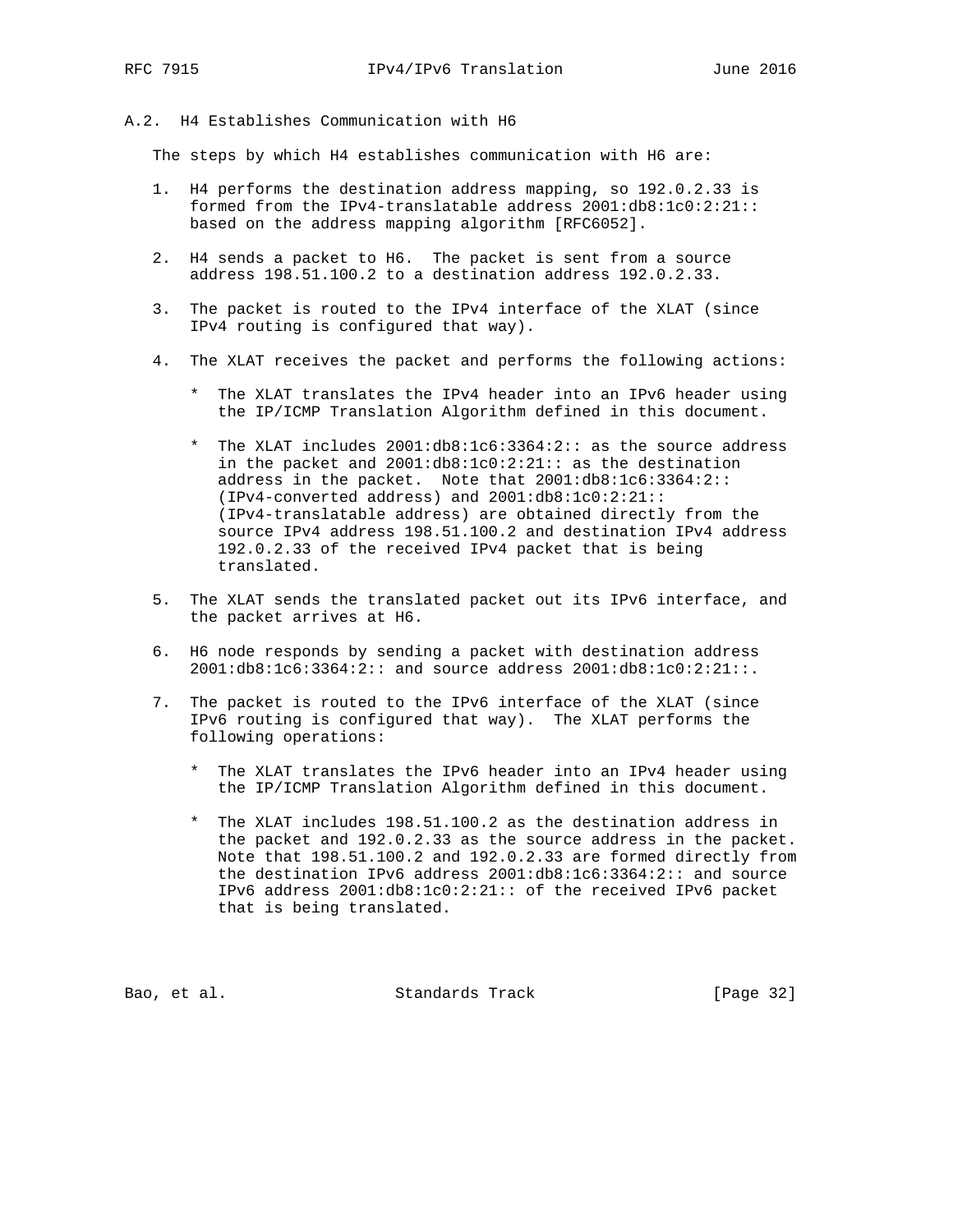8. The translated packet is sent out the IPv4 interface to H4.

 The packet exchange between H4 and H6 continues until the session is finished.

Acknowledgements

 Gandhar Gokhale, Wesley Eddy, and Fernando Gont submitted and handled the errata reports on [RFC6145]. Fernando Gont, Will (Shucheng) Liu, and Tore Anderson provided the security analysis and the suggestions for updates concerning atomic fragments. In addition, Tore Anderson and Alberto Leiva provided the proposal of the Explicit Address Mapping (EAM) algorithm.

Authors' Addresses

 Congxiao Bao CERNET Center/Tsinghua University Room 225, Main Building, Tsinghua University Beijing 100084 China

 Phone: +86 10-62785983 Email: congxiao@cernet.edu.cn

 Xing Li CERNET Center/Tsinghua University Room 225, Main Building, Tsinghua University Beijing 100084 China

 Phone: +86 10-62785983 Email: xing@cernet.edu.cn

 Fred Baker Cisco Systems Santa Barbara, California 93117 United States

 Phone: +1-408-526-4257 Email: fred@cisco.com

Bao, et al. Standards Track [Page 33]